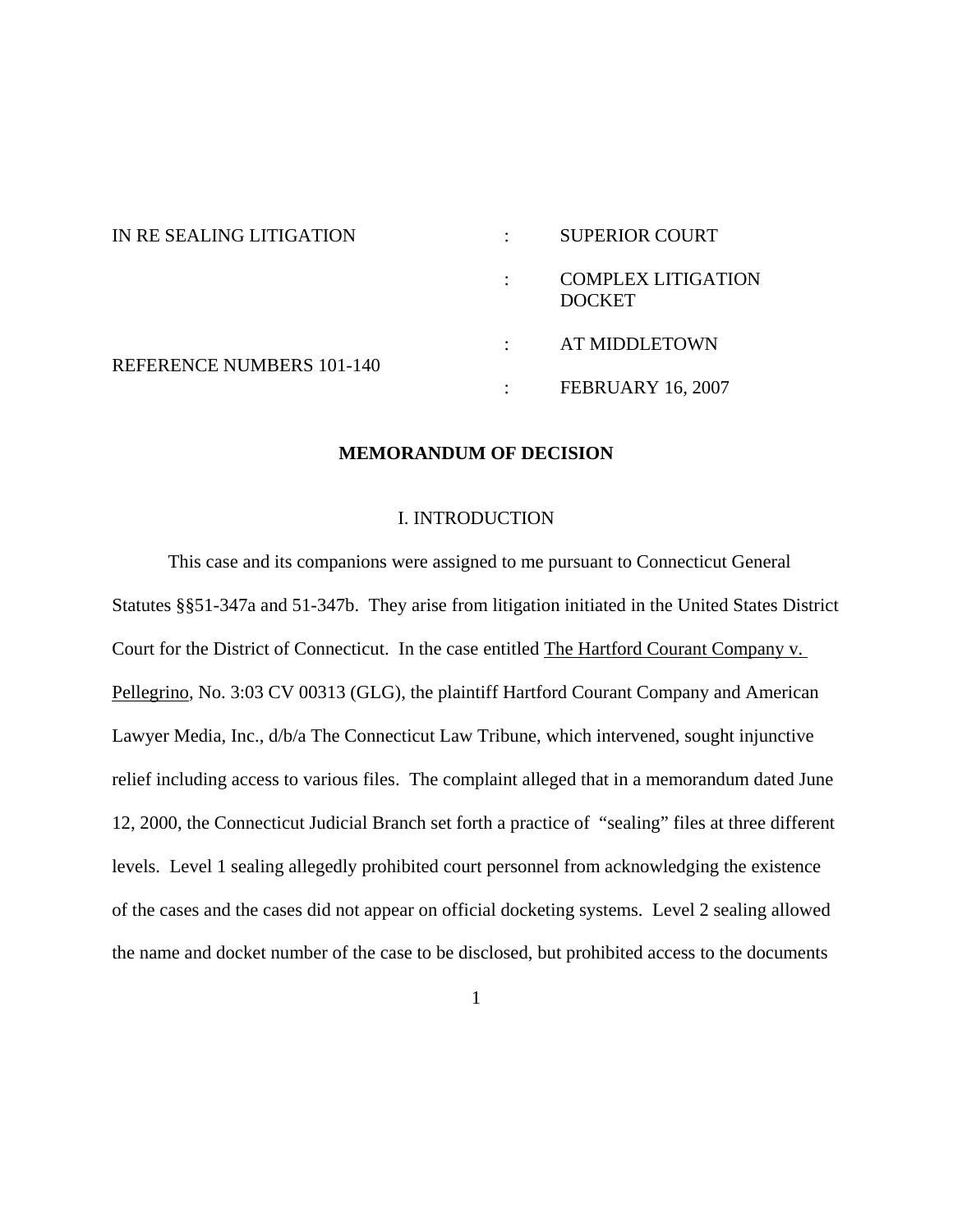comprising the bulk of the court file. Level 3 sealing allowed access to the entire file except as to specific documents. The plaintiffs did not object to the Level 3 sealing, but did request information regarding those cases subject to Level 1 and Level 2 sealing orders.

The defendants in that action, the then Chief Court Administrator and the then Chief Justice of the Connecticut Supreme Court, moved to dismiss the action on a variety of grounds. Judge Goettel granted the motion to dismiss on the ground that the named defendants lacked the authority administratively to order that judicial orders be, effectively, reversed. Hartford Courant Co. v. Pellegrino, 290 F.Supp.2d 265, 276-78 (D. Conn. 2003). The plaintiffs appealed to the United States Court of Appeals for the Second Circuit. The Second Circuit recognized a qualified First Amendment right to access to court documents and remanded the matter to the District Court for further determination of the question of whether docket sheets were sealed pursuant to administrative, or clerical, authority or rather pursuant to judicial orders.

The parties to the federal action, on remand, agreed to withdraw the matter from the federal judiciary, with the understanding that the forty cases sealed at Level 1 would be transferred to a Superior Court judge, who would "have authority to rule on the merits of any and all motions, including motions by Plaintiffs to intervene and to obtain access to unredacted dockets or other records. . . ." Settlement Agreement and Stipulation of Dismissal, ¶ 2, June 6,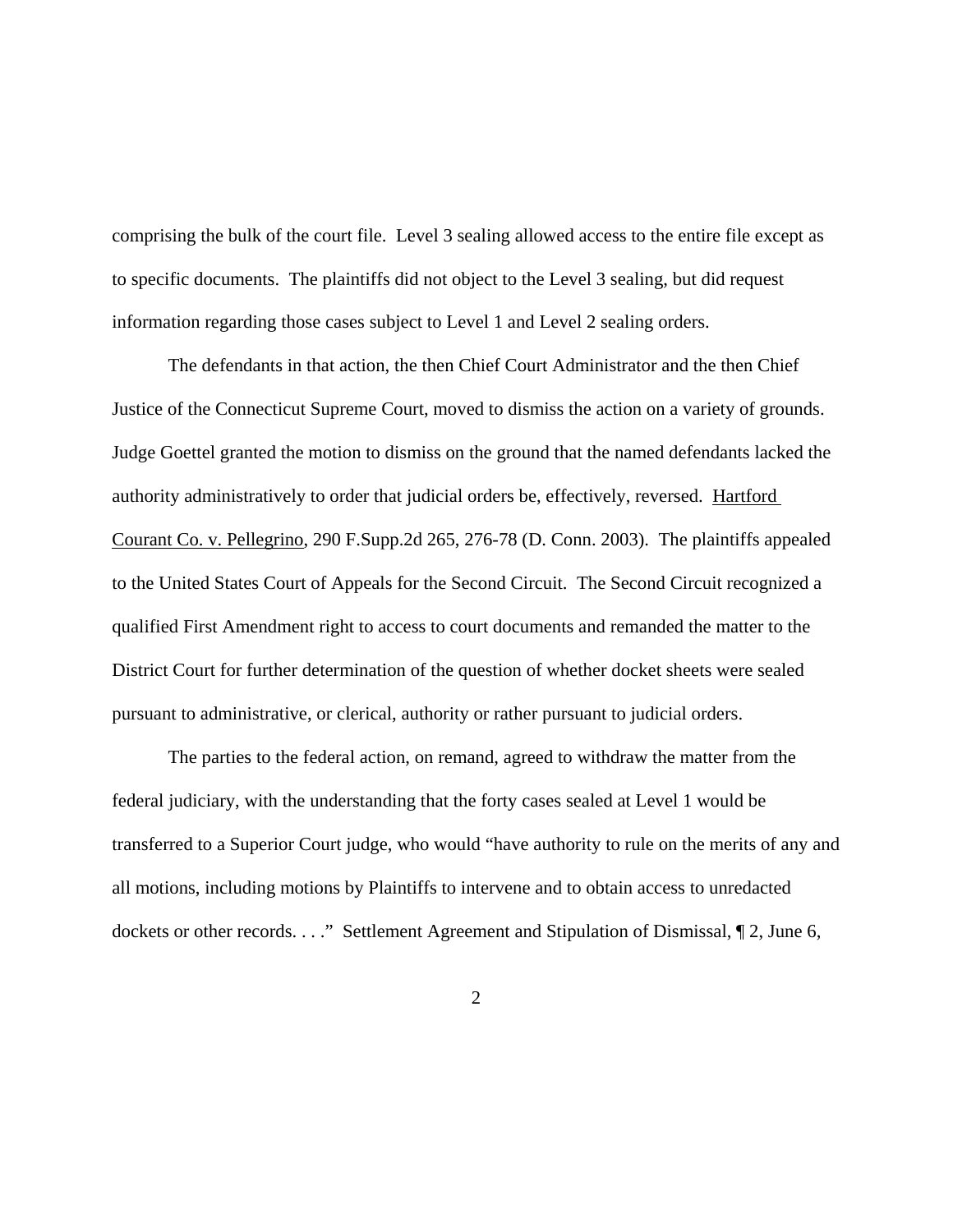2006.

The files were physically transported to Middletown and this court has managed their progress thus far. Because the files were technically sealed at Level 1, the clerk assigned reference numbers 101 through 140 to correspond to each of the files. Reference numbers were created pursuant to the agreement of June 6, 2006, terminating the federal action.

### II. PROCEDURAL HISTORY

At the outset of the litigation in this court, The Hartford Courant and American Lawyer Media, Inc., filed motions to intervene in each of the files. In order to conform to the spirit of Rosado v. Bridgeport Roman Catholic Diocesan Corp., 276 Conn. 168 (2005), and to adhere to traditional notions of due process, parties and attorneys who appeared in the underlying cases were sent copies of the motion to intervene and were given an opportunity to object or otherwise respond.<sup>1</sup> The response was slight. This court granted the motions to intervene, which requested at this point only an order "granting . . . leave to intervene . . . for the limited purpose of being heard upon their motion to unseal the docket sheet herein," on October 30, 2006. Copies of the

<sup>&</sup>lt;u>1</u> <sup>1</sup>The clerk had sent notice of the transfer of the cases to all parties and attorneys by certified mail to be delivered to the addressee only. Not all of the parties received actual notice. Parties who had filed appearances were under no obligation to update addresses after their cases had concluded. The great majority of cases were closed at least several years ago, and apparently no "Level 1" orders were issued after 2003.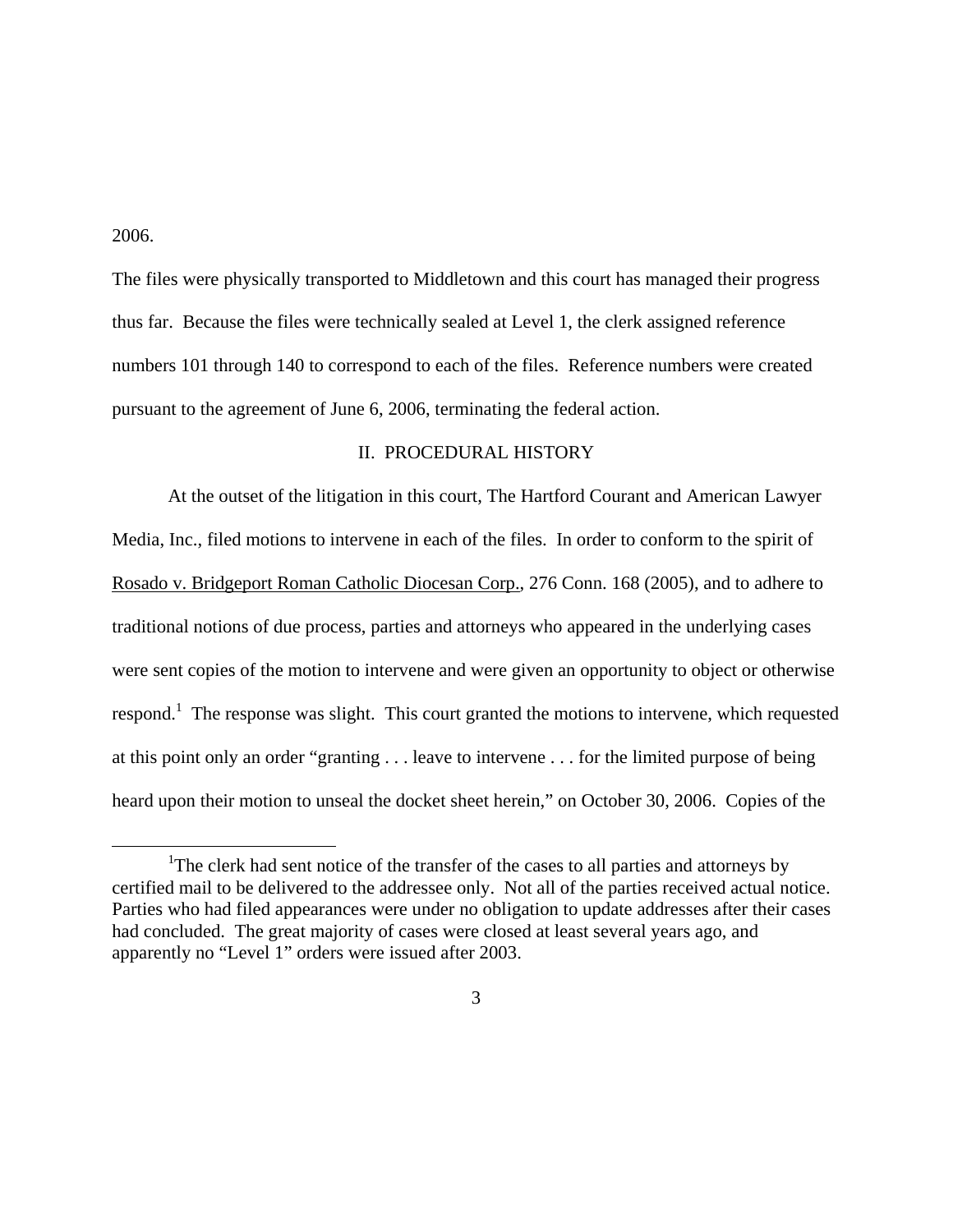court's order and of the intervenors' "Motion to Unseal the Docket Sheet of This Proceeding" were mailed to the parties and attorneys in the cases. Any responses were to be mailed to Assistant Clerk Joseph Knight at the Middletown Superior Court. The responses which were received were edited in order to preserve anonymity and the edited versions were supplied to counsel for the intervenors.

Oral argument on the merits of the motions to unseal was held on November 28, 2006. The motions are limited at this point<sup>2</sup> to requests for access to the docket sheets in each of the files. The docket sheets are computer-generated reports which include the names of the parties, the docket number, titles of documents filed and the action taken, if any, on those documents. Docket sheets do not include the documents themselves or any detailed information.

Three lawyers and two pro se parties appeared at the oral argument, as well as the attorney for the intervenors. Two of the lawyers represented the same party and resisted disclosure of any material which would jeopardize the safety of their client. The third lawyer

 <sup>2</sup>  $2$ The intervenors have been careful to state that they are not waiving any ability to seek further, more detailed information regarding any particular case. If any such information is sought, it will have to be accomplished by means of another pleading.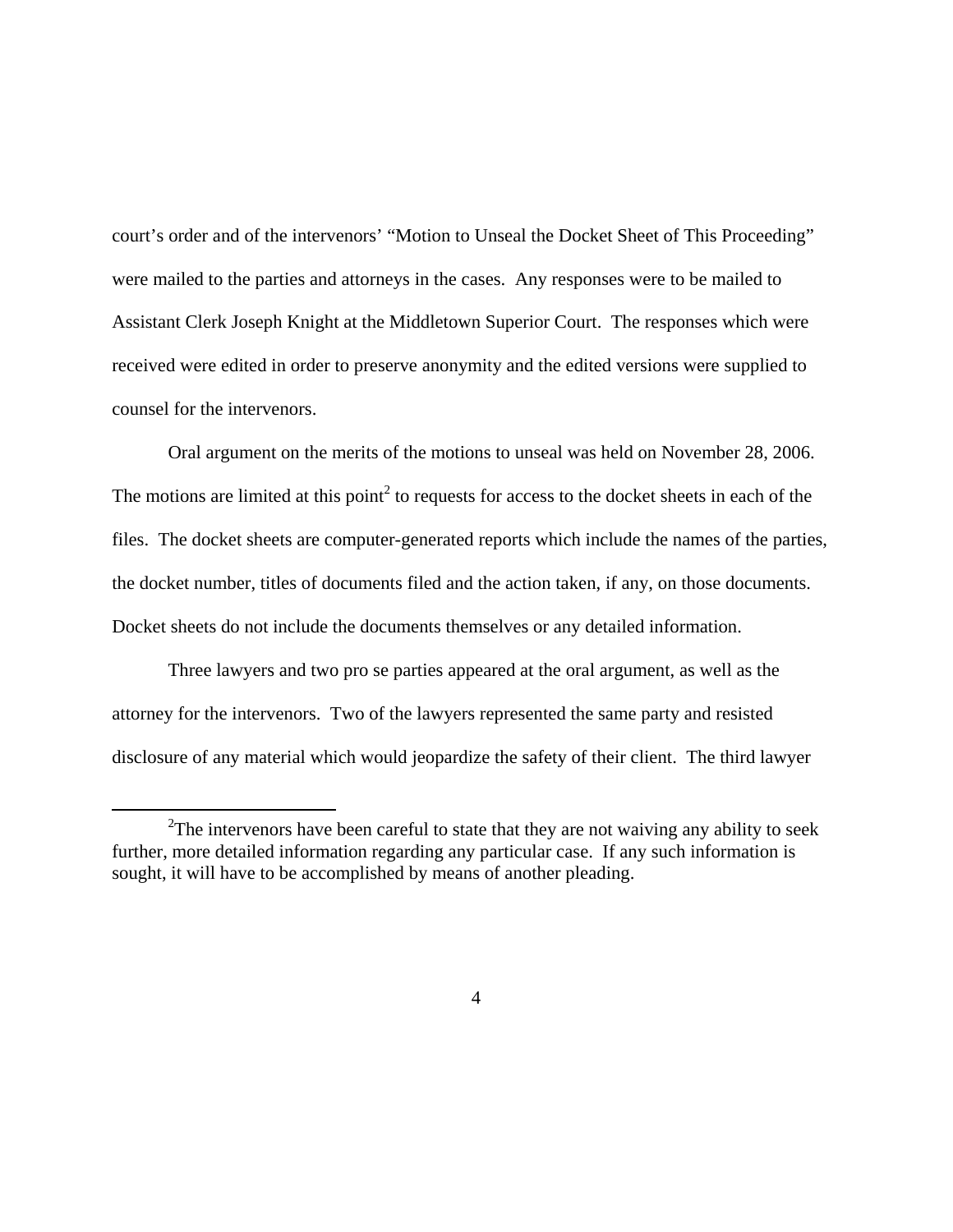preferred the file he was concerned with to be opened. One of the pro se individuals strongly urged opening the file in which he was a party. The other pro se individual objected to disclosure of documents, but was more ambivalent regarding docket sheet information. The attorney for the intervenors stressed his position regarding access to the docket sheets, and argued that in some of the files it may not be entirely clear whether a judicial order had contemplated the level of sealing resulting from Level 1 designation.

An observation regarding notice and the participation level of the individuals in the underlying files may be appropriate. Notice of all proceedings was sent by certified mail to all attorneys and pro se parties for whom the files contained contact information. Relatively few "green cards" were returned signed by the parties; many individuals in the files apparently were transient and some most likely preferred not to be directly involved in matters which they did not completely understand. Many of the parties were not represented by counsel. And an appearance of counsel in a family matter expires six months after judgment, though most counsel with lapsed appearances do appear to have contacted their prior clients where possible. In the discussion of each case, I will comment on the position, if any, of the individuals. Because many of the cases are old, and because of the economically depressed status of many of the individuals who still may fear for their safety, I do not necessarily equate lack of response with lack of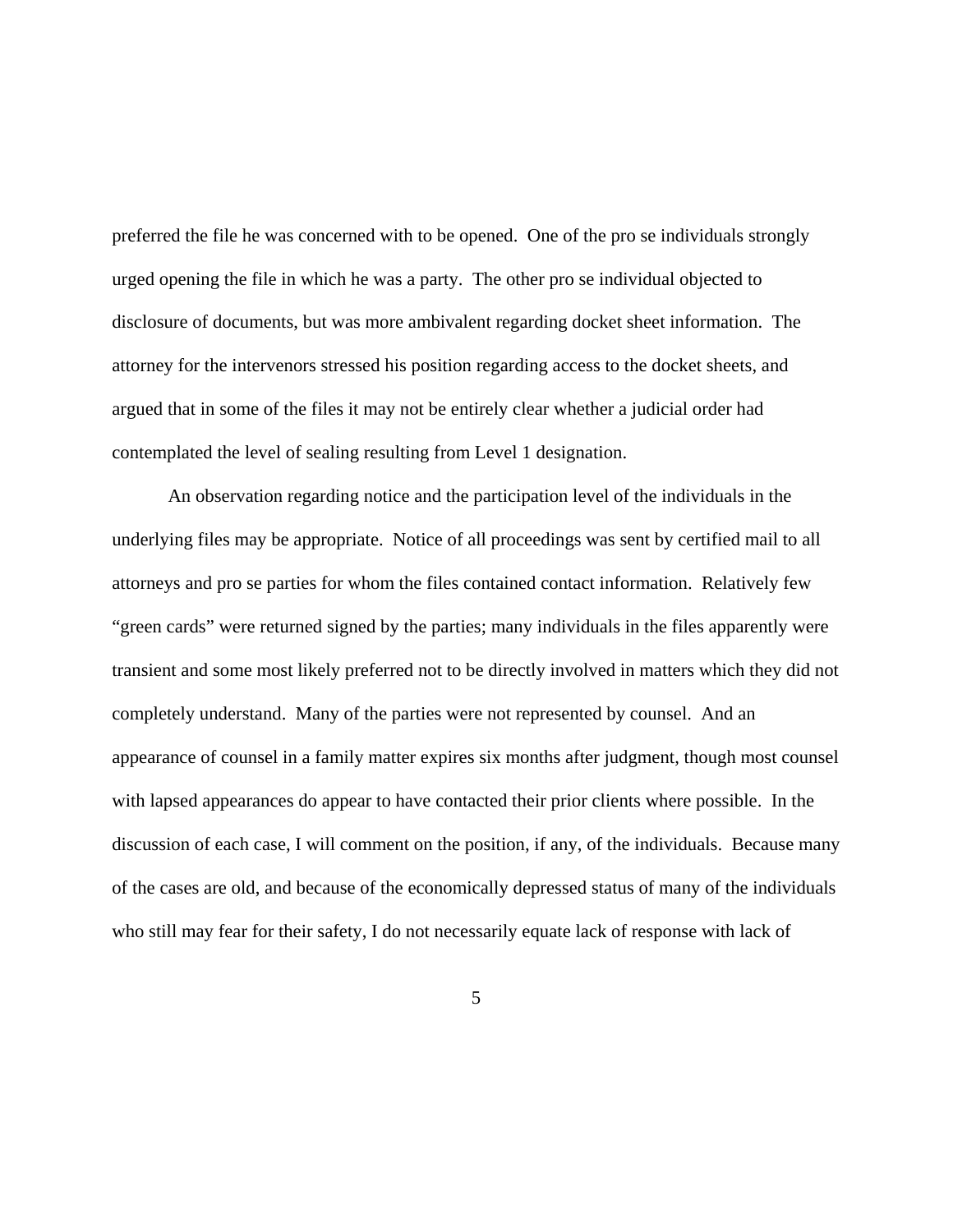interest in anonymity.

In sum, I have tried to act consistently with the direction supplied by Rosado, supra, 231, that "the trial court, on remand, ensure that all parties to the [underlying] cases receive proper notice of this proceeding and any future proceedings in this matter." Because of the nature of this proceeding, however, some of the cases may be decided without actual notice to every party. This is unfortunate, but probably unavoidable, and the additional intrusion at this point is minimal.

# III. STANDARDS TO BE APPLIED

Each of the files will be examined and with respect to each, this court will attempt to indicate, where applicable, the nature of the underlying case, the status of notice to the parties and any response from the parties. The relief<sup>3</sup> will be determined by application of the following standards.

 $\frac{1}{3}$  $3$ The intervenors have sought disclosure of the "docket sheets." I assume that the request is for unredacted docket sheets. In some instances, it is appropriate to create fictional names on the docket sheet in order to protect the personal safety of an individual. When this is done, I will give the reason for the redaction.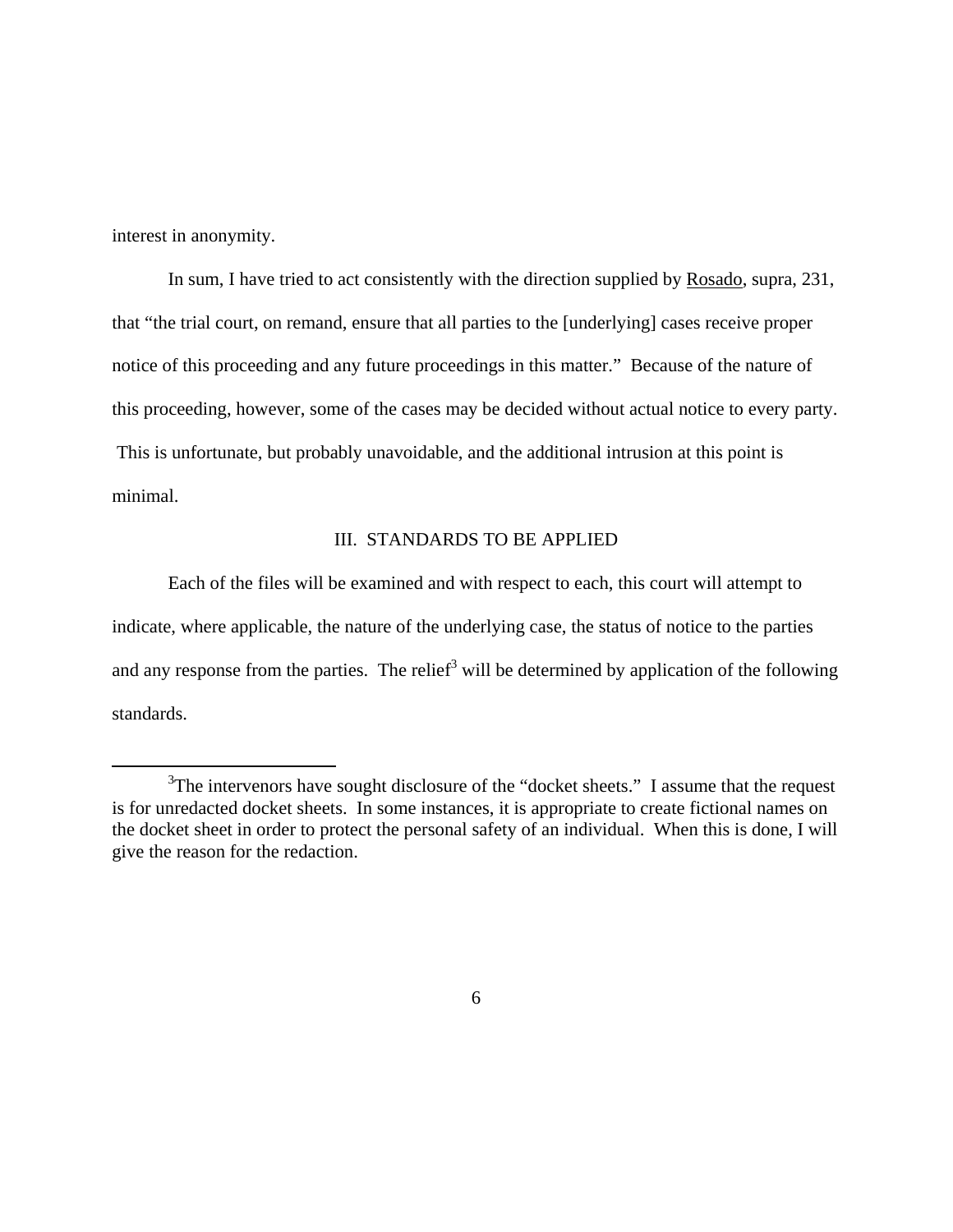The Second Circuit Court of Appeals stated in this matter that there is a qualified First Amendment right of access to docket sheets. Hartford Courant Co. v. Pellegrino, 380 F.3d 83 (2d Cir. 2004). Docket sheets "enjoy a presumption of openness and . . . the public and the media possess a qualified First Amendment right to inspect them. Of course, this 'presumption is rebuttable upon demonstration that suppression "is essential to preserve higher values and is narrowly tailored to serve that interest." Grove Fresh Distrib., Inc., 24 F.3d at 897." Hartford Courant, supra, 96. See generally Richmond Newspapers, Inc. v. Virginia, 448 U.S. 555 (1980); Press- Enterprise Co. v. Superior Court, 464 U.S. 501 (1984); Press-Enterprise Co. v. Superior Court, 478 U.S. 1 (1986). Our Supreme Court has noted "a strong presumption of openness in judicial proceedings." Doe v. Connecticut Bar Examining Committee, 263 Conn. 39, 62-63 (2003). The judges of the Superior Court have recently amended the rules of practice such that the presumption of openness is overcome only by "an interest which is determined to override the public's interest in [access]". Practice Book §11-20A(c).

The sorts of interests which may overcome the public's right of access are varied and resist casual categorization. Many are statutory. Examples appear in Vargas v. Doe, 96 Conn. App. 399, 406-07 (2006). The statutory provision most germane to many of the cases in the matter at hand is General Statutes §46b-11, which permits closed hearings and sealing of records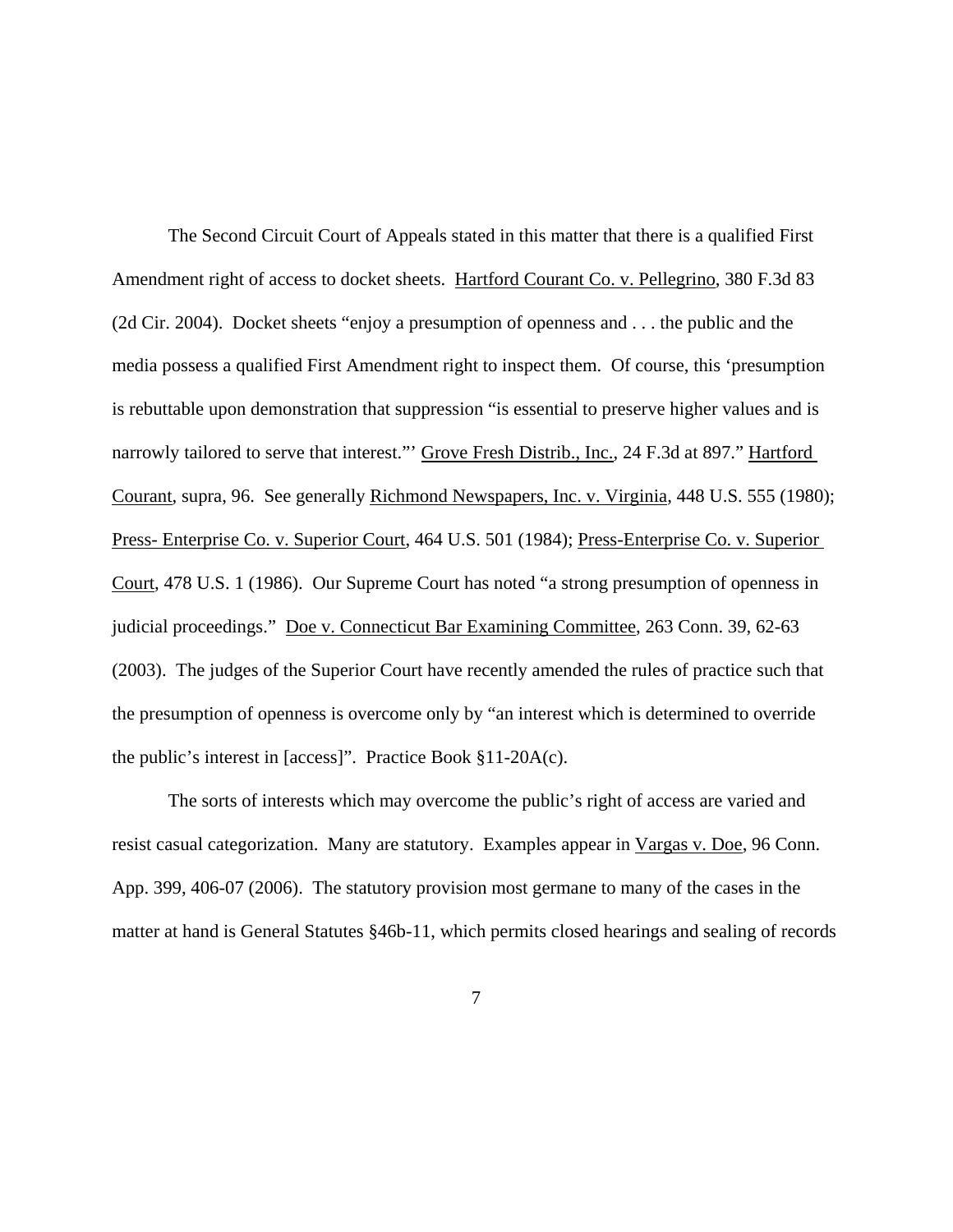in family relations matters where the court determines that "the welfare of any children involved

or the nature of the case so requires."

A second category has arisen of necessity:

 For situations that do not fall within these specified [statutory] exceptions and yet in which a limit on disclosure is requested, the trial court must consider whether a substantial privacy interest exists to override the public's interest in open judicial proceedings. Such consideration is not reserved solely for questions of court closure or the sealing of documents, but extends to whether any individual may proceed by a pseudonym. "The principle of openness of judicial proceedings includes the question of whether one may proceed anonymously therein, because the question of who is using the judicial system is ordinarily as much a part of that principle as why it is being used." (Emphasis in original.) Doe v. Connecticut Bar Examining Committee, supra, 263 Conn. 68. For this reason, our Supreme Court has stated that "[t]he privilege of using fictitious names in actions should be granted only in the rare case where the nature of the issue litigated and the interest of the parties demand it and no harm can be done to the public interest." Buxton v. Ullman, 147 Conn. 48, 60, 156 A.2d 508 (1959), appeal dismissed sub nom. Poe v. Ullman, 367 U.S. 497, 81 S.Ct. 1752, 6 L.Ed.2d 989 (1961).

Vargas v. Doe, supra, 407.

The interests which may overcome the presumption of openness are quite limited and any

relief should be tailored as narrowly as possible to achieve the desired result. As again stated in

Vargas, supra, 410-11:

Furthermore, not all substantial privacy interests are sufficient to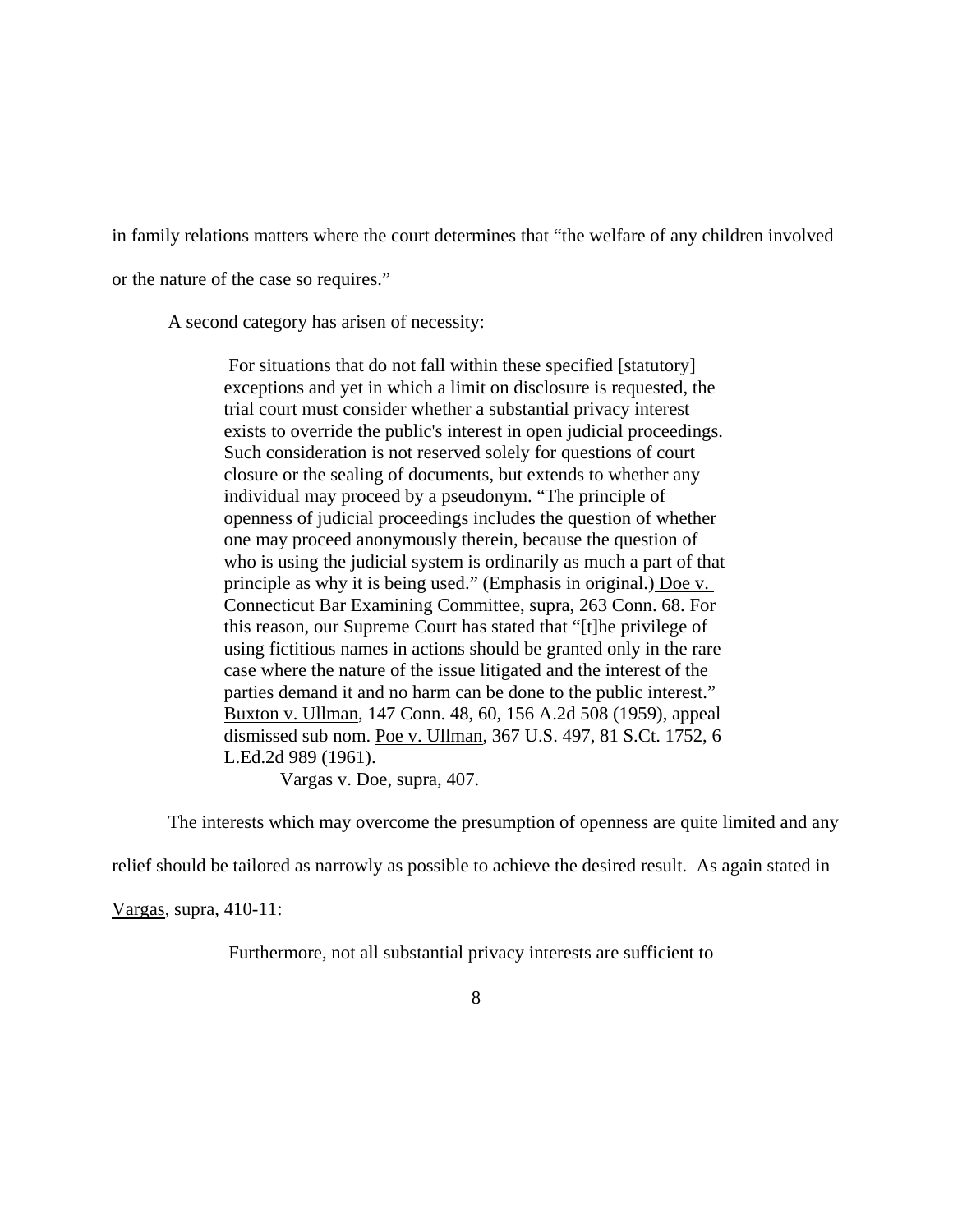outweigh the public's interest in open judicial proceedings. "The ultimate test for permitting a [party] to proceed anonymously is whether the [party] has a substantial privacy right which outweighs the customary and constitutionally-embedded presumption of openness in judicial proceedings." (Internal quotation marks omitted.) Id., 159. "A [party's] desire to avoid economic and social harm as well as embarrassment and humiliation in his professional and social community is normally insufficient to permit him to appear without disclosing his identity." (Internal quotation marks omitted.) Doe v. Connecticut Bar Examining Committee, supra, 263 Conn. 70. "The most compelling situations [for granting a motion to proceed anonymously] involve matters which are highly sensitive, such as social stigmatization, real danger of physical harm, or where the injury litigated against would occur as a result of the disclosure of the [party's] identity. . . . There must be a strong social interest in concealing the identity of the [party]." (Internal quotation marks omitted.) Doe v. Diocese Corp., supra, 43 Conn. Sup. 159.

Although Vargas and Doe directly concerned only pseudonyms, the reasoning applies to sealing and redactions in many circumstances, and, as will be seen, the relief which I believe should be afforded to some of the individuals is anonymity. Embarrassment is not enough; the most compelling considerations for extending a degree of anonymity in the cases I reviewed are substantial threats of physical harm and severe risk of social stigmatization of *children*, consistent with the policy of the legislature as stated in General Statutes §46b-11.

A second set of considerations arises from the retrospective nature of the inquiry in the cases at hand. It is reasonably clear from cases such as Vargas what sorts of factors are pertinent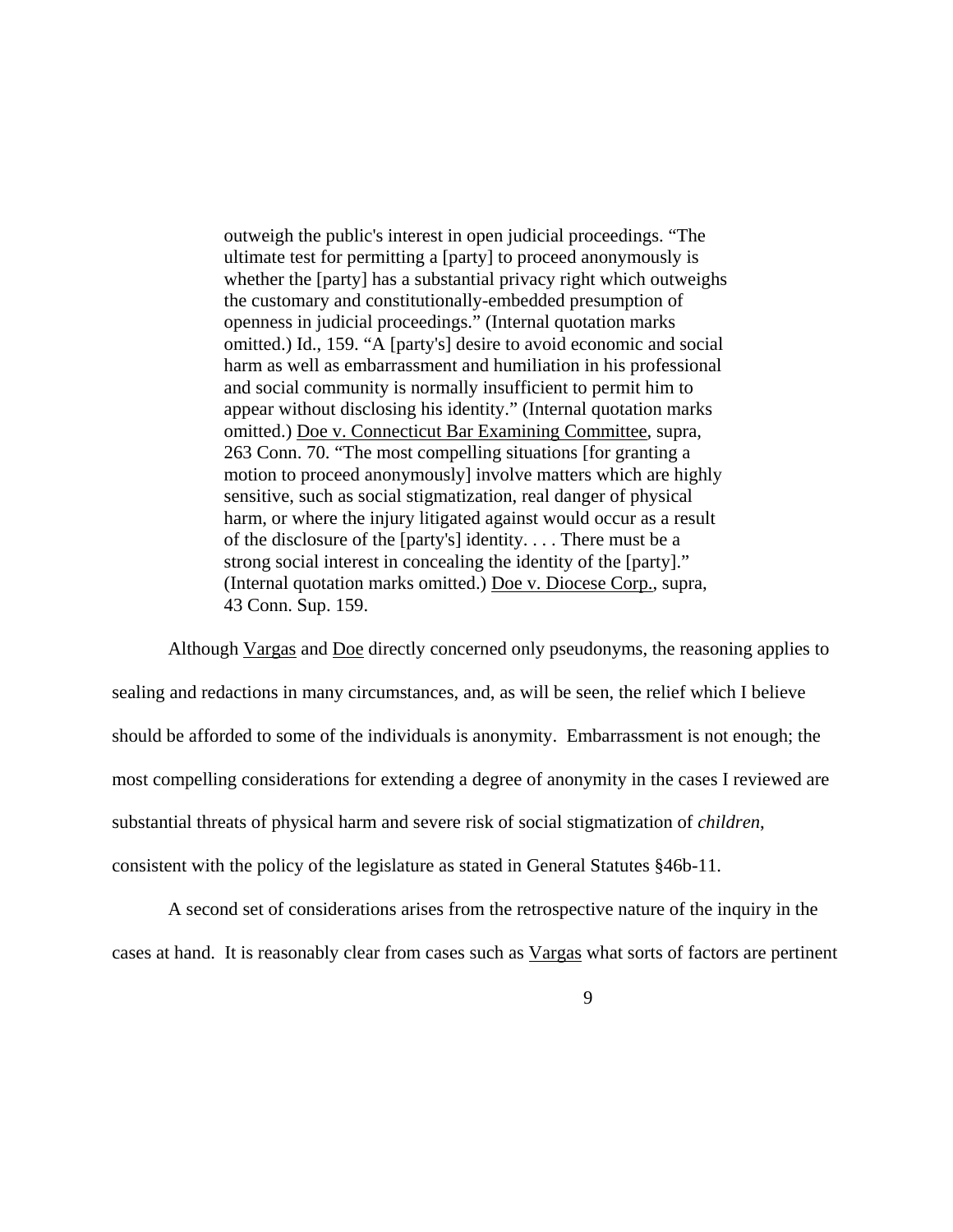to the balancing of private interests in confidentiality against the public interest in disclosure. The inquiry in the instant cases adds another element to the mix: a prior judicial order has, with a greater or lesser degree of specificity, reflected a decision that the file ought to be sealed. Is there a presumption, as in "law of the case" instances, that the prior order should be maintained in place, at least in the absence of changes of circumstances or changes in law?

The answer is complex. Our Supreme Court has held, in the anticipation of review of a prior protective order prohibiting disclosure, that reliance of a party on a confidentiality order is a circumstance to be considered in the retrospective review. Rosado v. Bridgeport Roman Catholic Diocesan Corp., supra, 224, n.62. The prior order of the court<sup>4</sup> granting a level of sealing is a continuing order subject to review even when the case itself is resolved, whether by settlement or by judgment. Rosado, supra. There would be little question that such an order could be modified during the course of proceedings as circumstances change, without an inordinate reluctance to change a preexisting order. I agree with the reasoning of the Third

 $\frac{1}{4}$ <sup>4</sup>The order in Rosado was a protective order preventing disclosure of certain materials. There would seem to be no conceptual difference between a protective order and a sealing order, for the purpose of this analysis.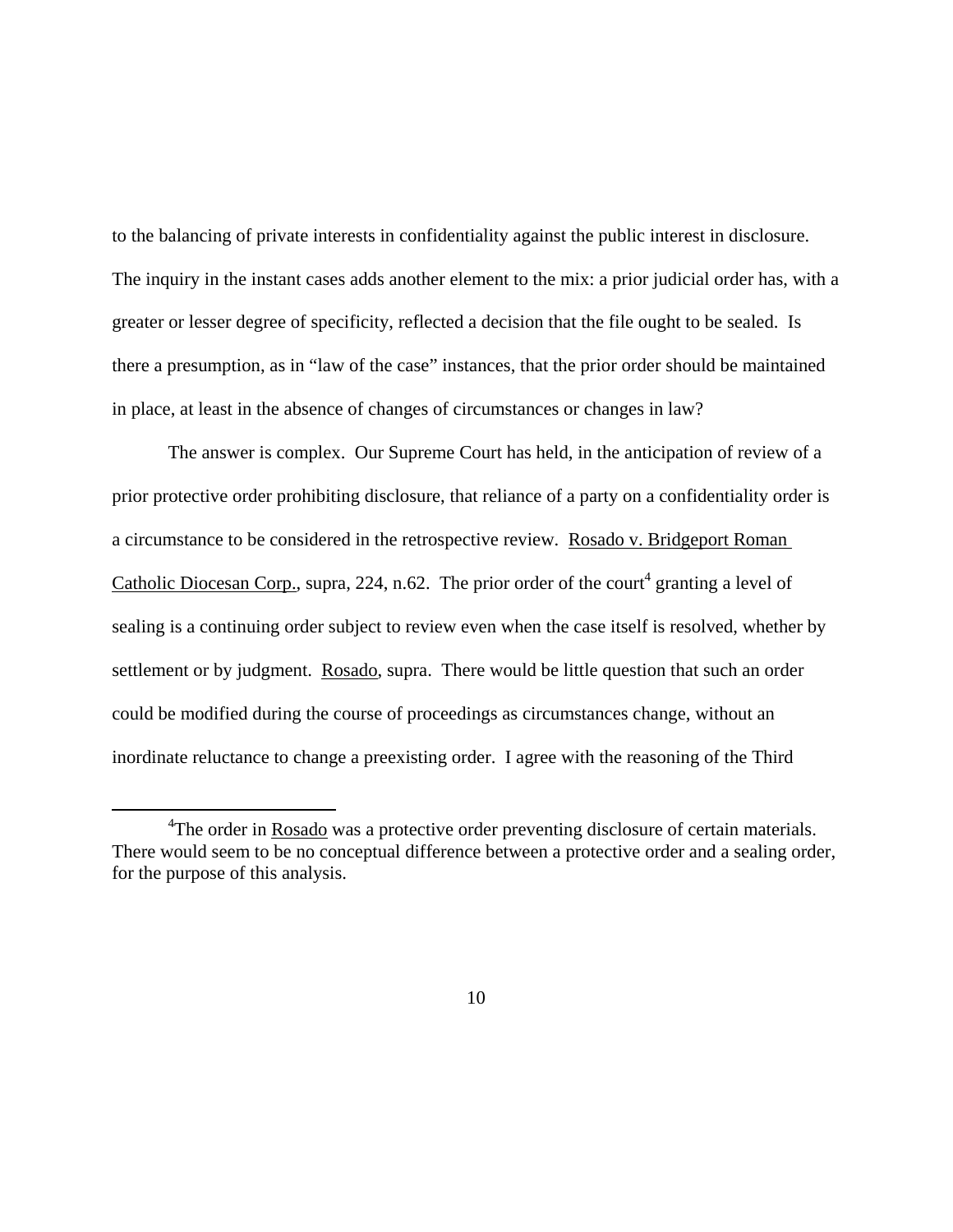Circuit:

We agree with these courts that the standard of the Court of Appeals for the Second Circuit for modification is too stringent. The appropriate approach in considering motions to modify confidentiality orders is to use the same balancing test that is used in determining whether to grant such orders in the first instance,with one difference: one of the factors the court should consider in determining whether to modify the order is the reliance by the original parties on the confidentiality order. The parties' reliance on an order, however, should not be outcome determinative, and should only be one factor that a court considers when determining whether to modify an order of confidentiality. "[E]ven though the parties to [a] settlement agreement have acted in reliance upon that order, they [do] so with knowledge that under some circumstances such orders may be modified by the court." City of Hartford, 942 F.2d at 138 (Pratt, J., concurring).

The extent to which a party can rely on a protective order should depend on the extent to which the order induced the party to allow discovery or to settle the case. For instance, reliance would be greater where a trade secret was involved, or where witnesses had testified pursuant to a protective order without invoking their fifth Amendment privilege. . . .

 . . . Reliance will be less with a blanket order, because it is by nature overinclusive. Beckman, 966 F.2d at 475-76 (citation omitted).

\* \* \* \* \*

The party seeking to modify the order of confidentiality must come forward with a reason to modify the order. Once that is done, the court should then balance the interests, including the reliance by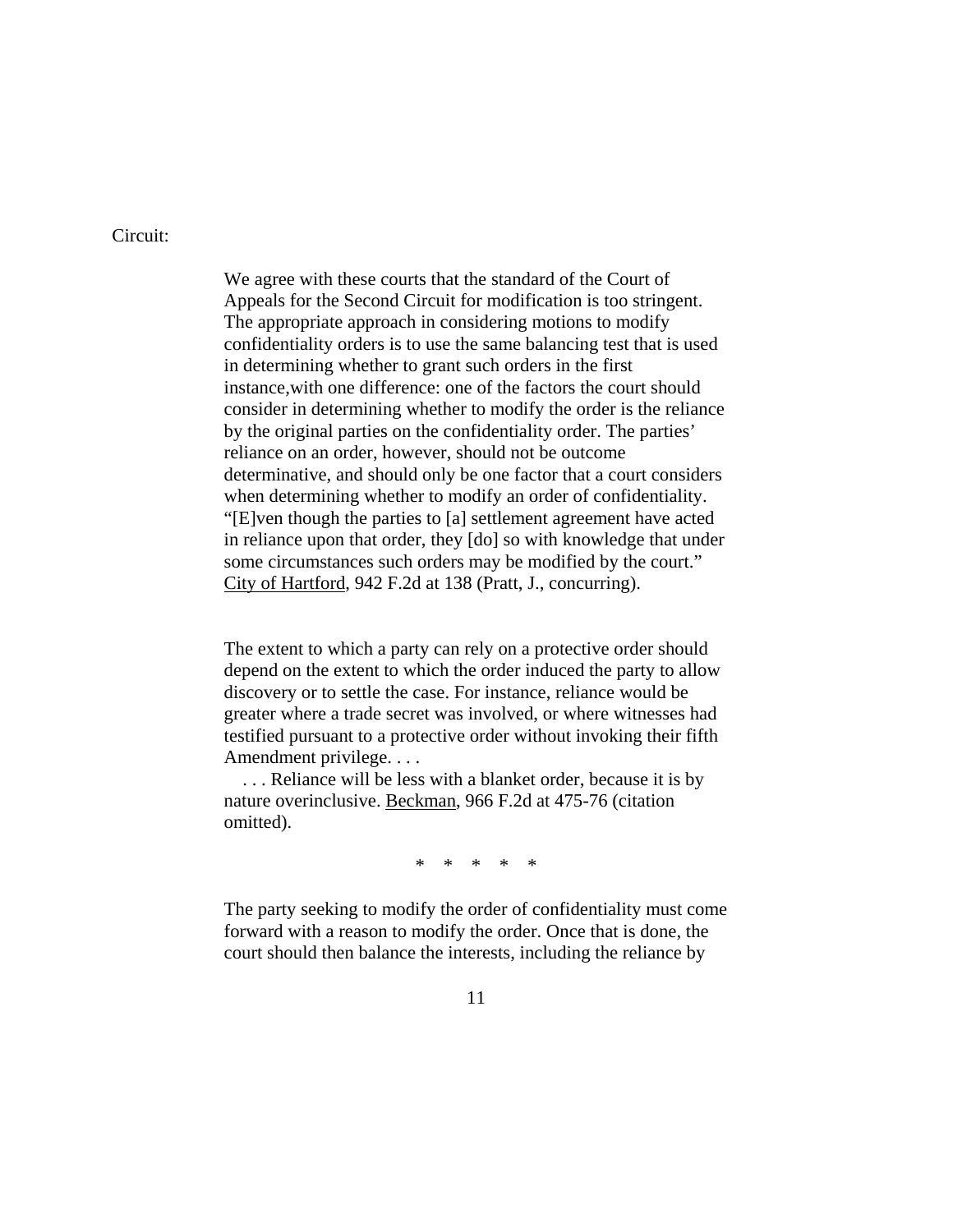the original parties to the order, to determine whether good cause still exists for the order.

 If access to protected [material] can be granted without harm to legitimate secrecy interests, or if no such interests exist, continued judicial protection cannot be justified. In that case, access should be granted even if the need for the protected materials is minimal. When that is not the case, the court should require the party seeking modification to show why the secrecy interests deserve less protection than they did when the order was granted. Even then, however, the movant should not be saddled with a burden more onerous than explaining why his need for the materials outweighs existing privacy concerns.

 Note, Nonparty Access to Discovery Materials in the Federal Courts, 94 Harv.L.Rev. 1085, 1092 (1981), cited with approval in Meyer Goldberg, Inc., of Lorain v. Fisher Foods, Inc., 823 F.2d 159, 163 (6th Cir. 1987).

Pansy v. Stroudsburg, 23 F.3d. 772, 790-91 (3d Cir. 1994) (footnotes omitted). $5$ 

 $5$ At the time  $Pansy$  was written, the standard suggested by the Second Circuit was</u> stringent: in general, a prior order was not to be modified in the absence of a showing of improvidence in the granting of the order or an extraordinary change of circumstance. See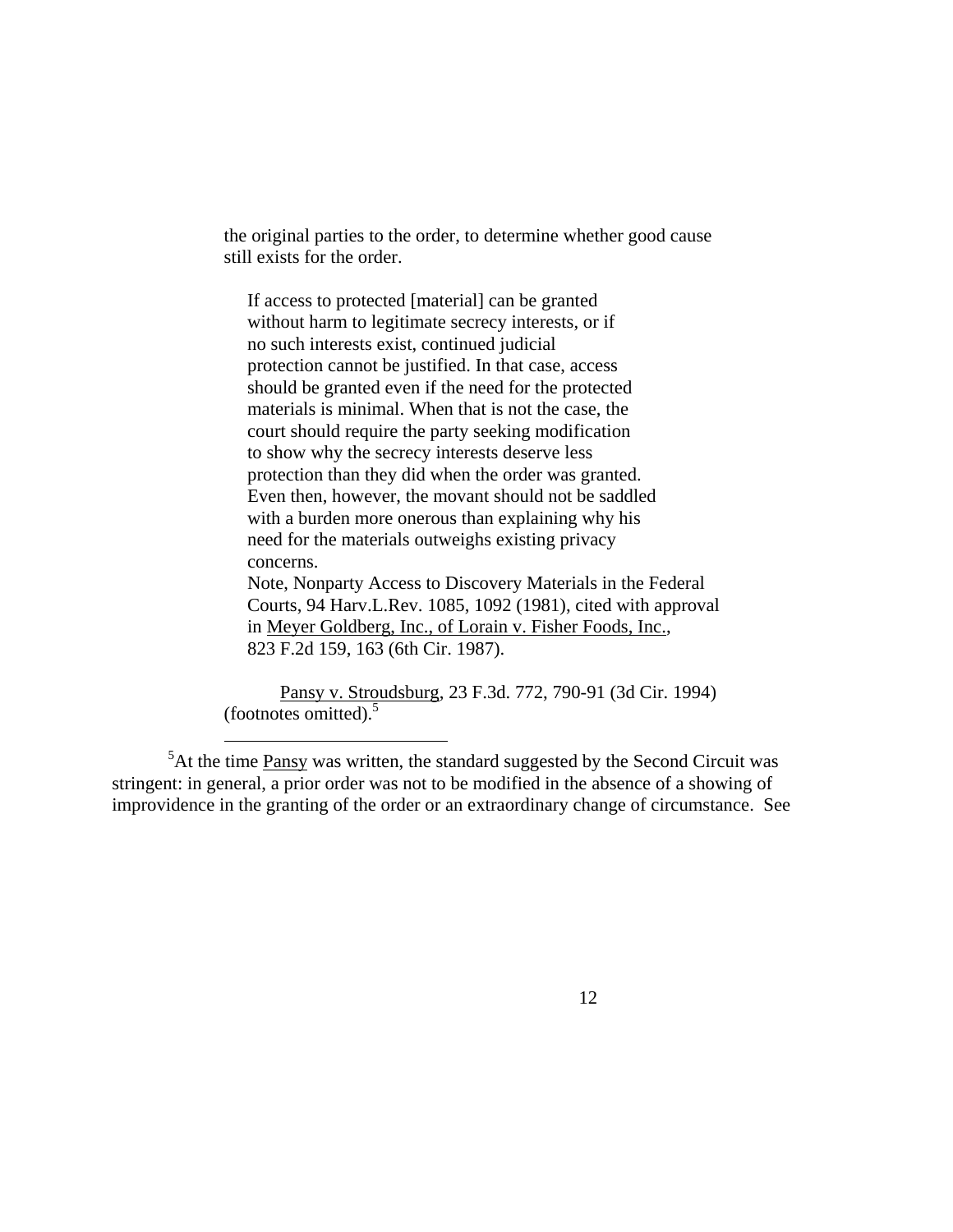Judge Alander adopted a similar approach when he considered the Rosado matter on remand from the Supreme Court. See Rosado v. Bridgeport Roman Catholic Diocesan Corporation (*Rosado II*), 2006 Ct. Sup. 22551 (Alander, J.). Judge Alander considered whether the protective order, previously entered in cases now settled and withdrawn, should be modified at the request of intervening news enterprises. Judge Alander stated that the party seeking to modify the existing order had the burden of advancing a nonfrivolous reason to modify the order. If that were done, the court then was to balance the interests involved. Reliance on the prior order is a factor to be considered. *Rosado II,* at 22557. I agree with the ultimate standard suggested by Judge Alander:

> I am persuaded that the party seeking to unseal a document previously sealed by the court should bear the burden of proving that appropriate grounds exist for the modification of the sealing order, which shall include that the initial basis for the sealing order no longer exists, Mokhiber v. Davis, supra, 537 A.2d 1117, that the

Martindell v. I.T.&T., 594 F.2d 291 (2d Cir. 1979). In S.E.C. v. TheStreet.com, 273 F.3d 222 (2d Cir. 2001), the Second Circuit limited the Martindell test to nonjudicial documents. Judicial documents, on the other hand, enjoyed a presumption in favor of access. TheStreet.com, supra, at 231.

 $\overline{a}$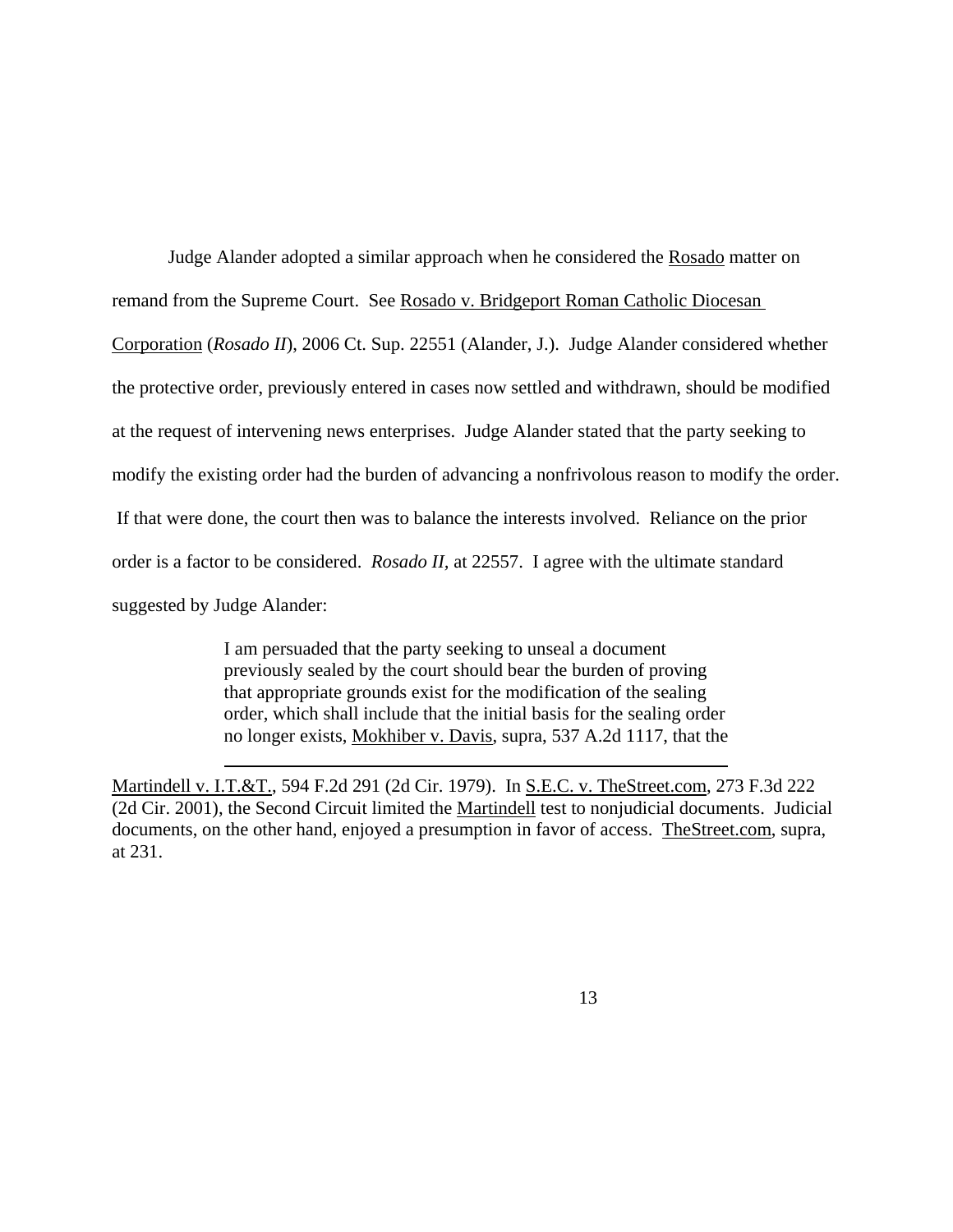sealing order was improvidently granted, id., or that the interests protected by nondisclosure do not outweigh the public's right of access to the document. The interests to be weighed by the court include any reasonable reliance by the parties upon the sealing order. Pansy v. Borough of Stroudsberg, supra, 23 F.3d 790. Placing such a burden on the movant is consistent with the general rule that the moving party bears the burden of persuasion, In re Final Grand Jury Rpt., Torrington Police Dept., 197 Conn. 698, 712 (1985), and it gives appropriate deference to the fact that a court has previously determined that sealing is warranted. *Rosado II*, supra, at 22560.

In each of the cases under consideration, the intervenors have advanced nonfrivolous reasons to revisit the sealing orders. There is a presumption of openness and transparency; the public has a presumptive right to know what the courts are doing. See, e.g., Practice Book §11- 20A. This presumption is buttressed by an additional factor not present when the various sealing orders were issued: between the time of the sealing order in each case and the present time, some have called into question the integrity of the judicial branch and have suggested that sealing orders may have been motivated by unseemly factors.<sup>6</sup> Public confidence in the integrity of the

6

 ${}^{6}$ As stated in the Second Circuit's opinion in this matter: "Although some of these cases may have been sealed pursuant to a variety of statutory authorizations, including those directed at protecting juvenile offenders, see Hearing Before the Judiciary Comm. (Conn. Mar. 10, 2003) ("Judiciary Comm. Hearing") (statement of Rep. Farr), or those involving bar grievance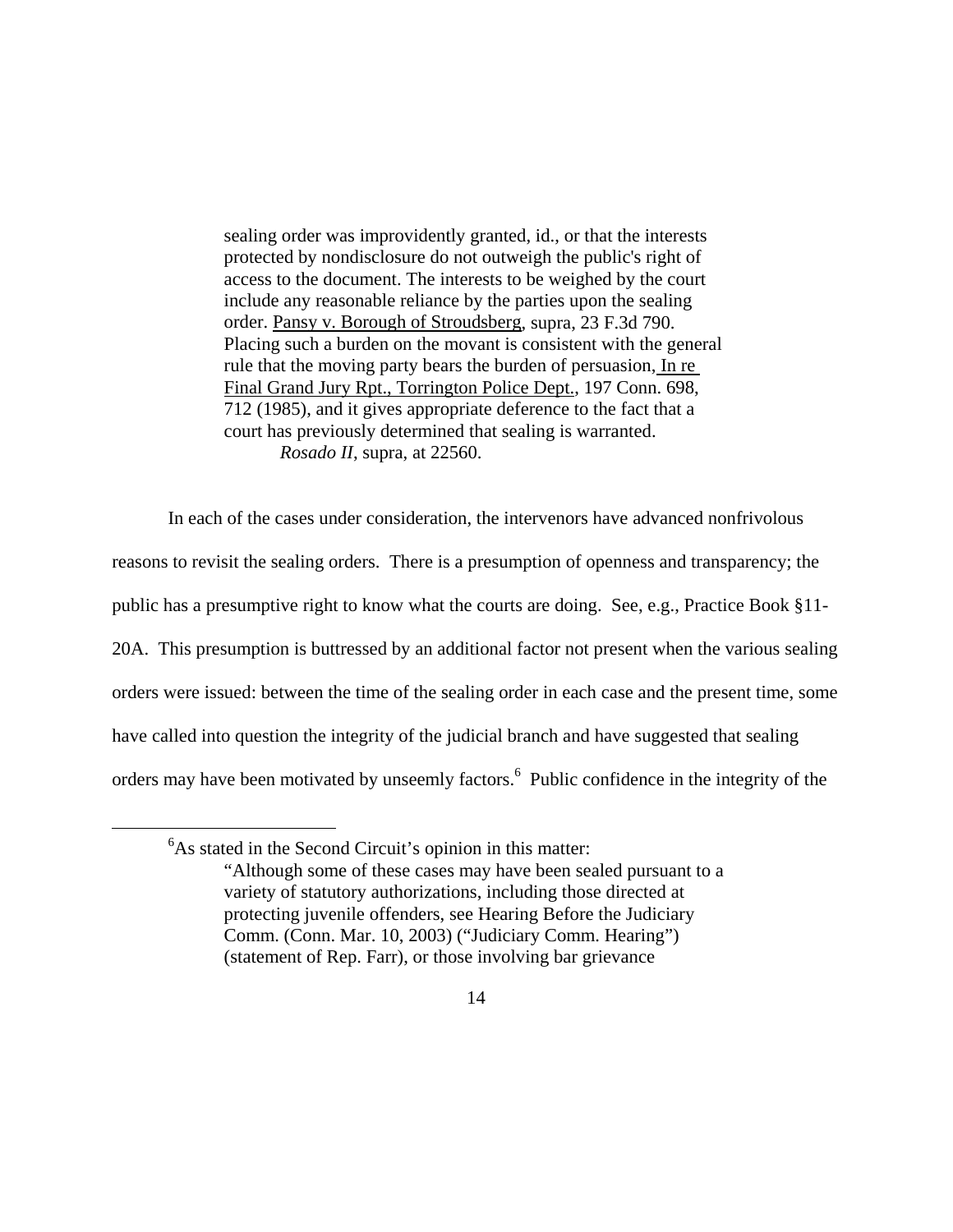judicial branch is essential to its functioning in a free society. Public confidence, in the

 $\overline{a}$ 

circumstances of these cases, is a factor reinforcing the presumption of public access. This court

procedures, see Judiciary Comm. Hearing (statement of Justice Peter Zarella), The Hartford Courant published an account that insinuated that many other cases may have been sealed simply at the behest of prominent individuals who were parties. See Eric Rich & Dave Altimari, Elite Enjoy "Secret File" Lawsuits, The Hartford Courant, Feb. 9, 2003, at A1 ("[J]udges have selectively sealed divorce, paternity and other cases involving fellow judges, celebrities and wealthy CEOs that, for most people, would play out in full view of the public.  $\ldots$ ")."

Hartford Courant Co. v. Pellegrino, supra, 86.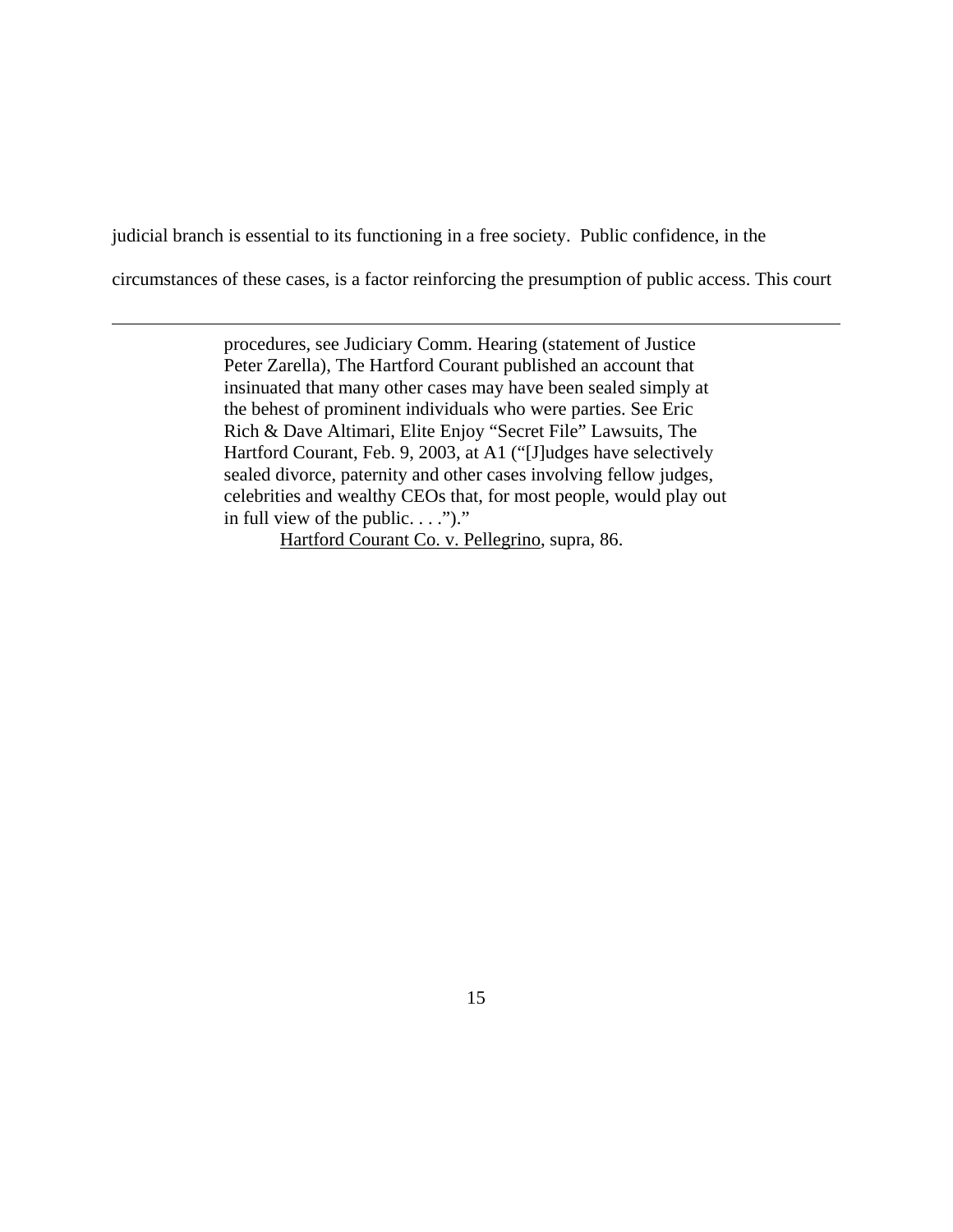shall proceed to examine each of the previously sealed cases with an eye to balancing the interests involved. The passage of time may affect interests in confidentiality, as may reliance.<sup>7</sup> The public or private nature of the controversy and of the parties, as suggested in Pansy, may make a difference.

The general discussion of the standards to be applied is to be incorporated into each of the specific discussions of each case. In many instances, the discussion of the individual cases will be somewhat terse, either because of the nature of the file itself, as it exists at the present time, or because there simply isn't much to say. In cases in which pseudonyms are maintained, there will be a brief explanation of why private interests of confidentiality are deemed to outweigh public interests in disclosure of identities and there will be a brief explanation of what

 <sup>7</sup> <sup>7</sup>"Reliance" is a broad concept. I find "reliance" on confidentiality, where a document would not have been filed, a case not brought or a settlement not effected, to be relevant. "Reliance" on confidentiality in the sense of providing comfort is likely not a persuasive factor. In examining these cases, I am not considering disclosing specific documents from the files at this time, and it is difficult to say that any of the underlying cases would not have been brought in the absence of a sealing order.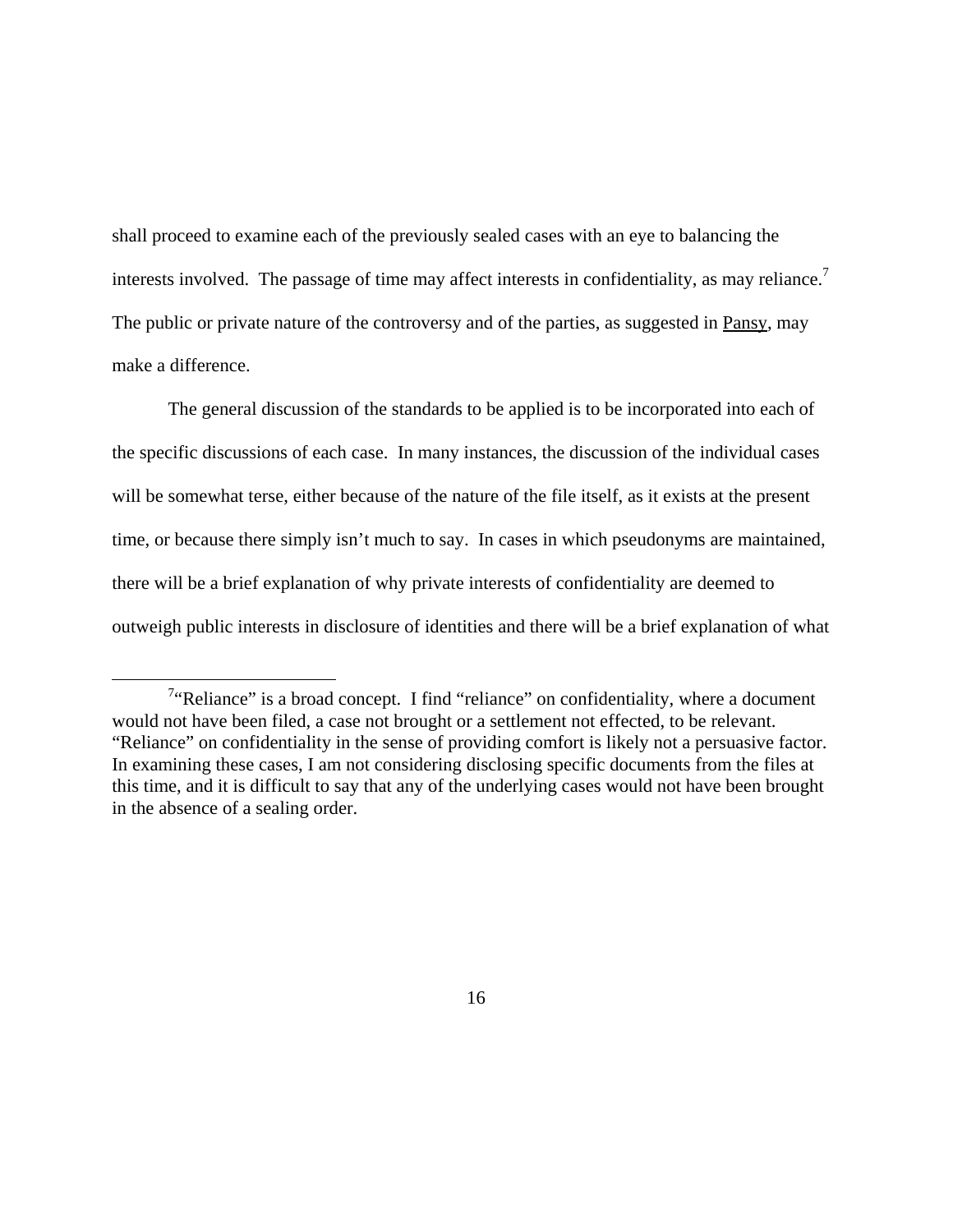the case is about. It is important to bear in mind that this court is considering only the docket sheets. Documents within the files retain their current status. Although it is conceivable that further action as to individual documents will be requested in the future, this decision does not address the status of any individual documents. The court assumes as well that information such as social security numbers and other identifying data will not be disclosed even as a result of future actions.

A final general consideration is the issue of notice to the underlying parties. If a party has had the benefit of confidentiality, the benefit ought not be removed without the opportunity to be heard. The Supreme Court decision in Rosado briefly noted the importance of notice. In Rosado, of course, there was no practical difficulty with notice because the parties were present. In the discussion of the forty cases now before me, I will frequently mention whether parties and attorneys received notice. If an attorney received notice in a civil case, I have deemed the notice to be effective as to the party. If a pro se party in any case has actually received notice, then the notice requirement is of course satisfied. The situation is more complex if an attorney only has received notice in a family case. Because it is likely that the appearance has expired; see Practice Book  $\S3-9(c)$ ; the attorney in theory has no remaining duty toward the client. Formal service is likely difficult or impossible, and may be an unreasonable requirement, especially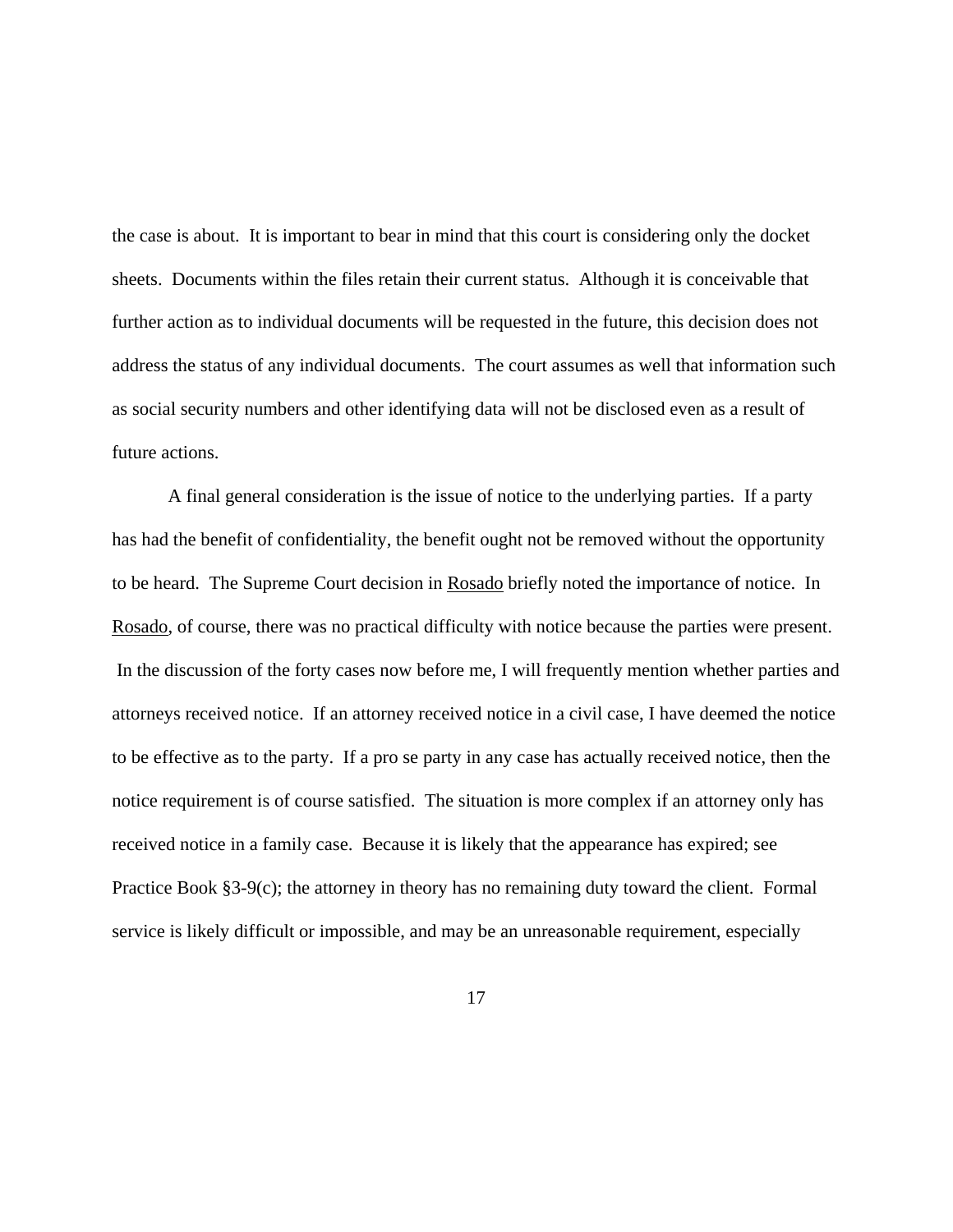where notice has been attempted as described above and the requested relief at this point is not intrusive. If further disclosure of documents is requested, and there has been no actual notice to each affected party, formal service requirements may well have to be observed.

### IV. THE FORTY CASES

1. Reference number 101. This is a case from the Judicial District of Hartford. A party requested a change of name because of severe threats made by the party's stepfather. In such an action, there is only an applicant and no defendant. The matter was brought pro se and the green card sent by the court was returned unsigned. I find that private interest in confidentiality outweighs any public interest in disclosure: there is no public interest in the controversy itself or in any of the parties, and disclosure would largely vitiate the purpose of the action. There is a danger of physical harm to the applicant. The docket sheet, appropriately edited by the clerk at the court's direction to prevent disclosure of the identity of the applicant, may be disclosed.<sup>8</sup>

2. Reference number 102. This is a divorce case from the Judicial District of Hartford. In a post-judgment proceeding, the attorney for a minor child moved that the file be sealed. The

 <sup>8</sup> <sup>8</sup>The clerk is directed to prepare docket sheets in a manner consistent with this decision. The court will review the process and approve any disclosures that are made.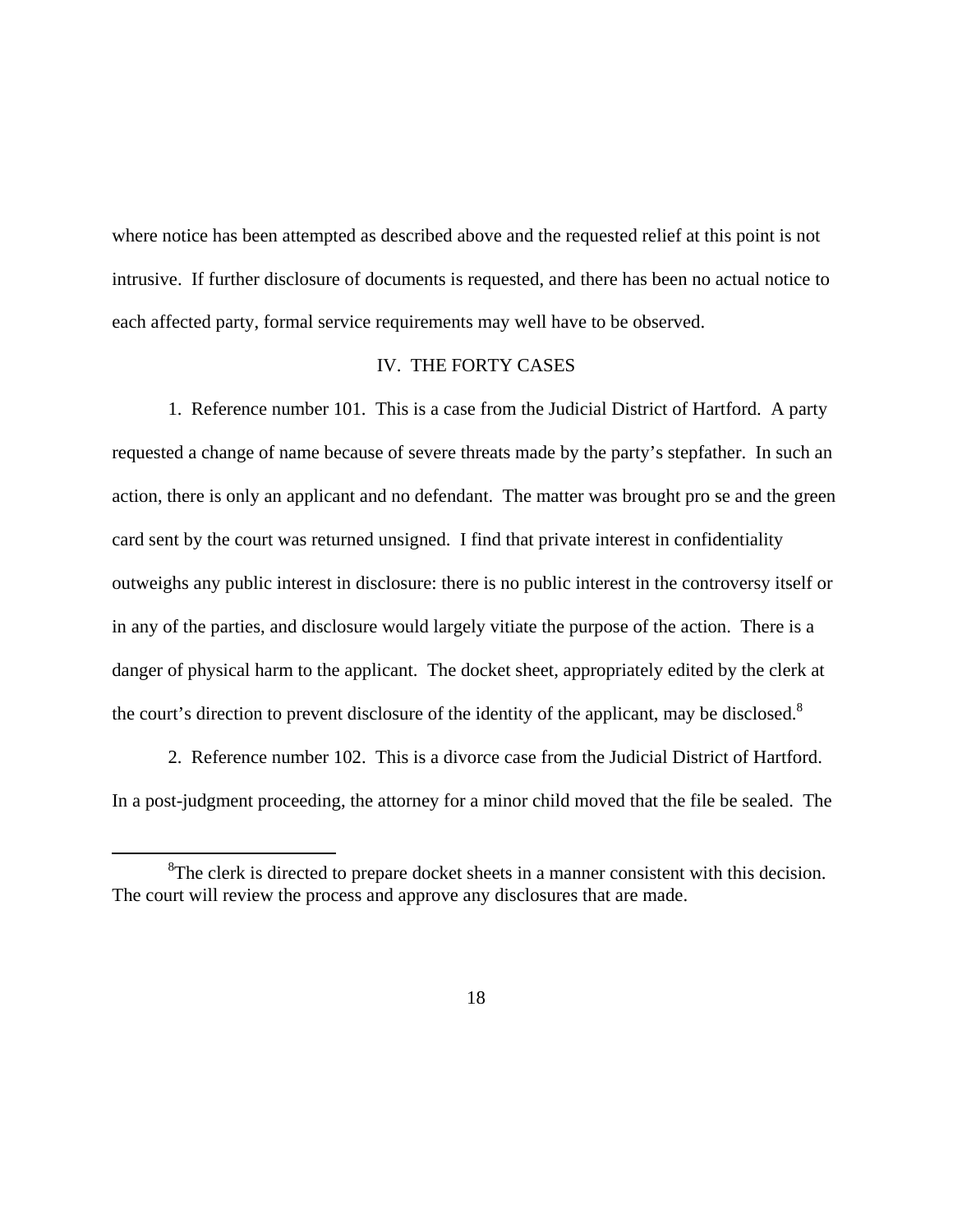motion alleged that persons connected with the case were in the federal witness protection program. The Federal Bureau of Investigation received notice of the motion. It was alleged that various family members were in danger. Notice of this proceeding was received by attorneys for the minor child and one of the parties. There was no response to the motions in this case. I find that the private interest in nondisclosure outweighs the public interest in disclosure. There is a risk of physical danger, and there is no public interest in the parties or the nature of the controversy. The docket sheets may be disclosed with appropriate editing.

3. Reference number 103. This is a paternity action from the Judicial District of Hartford. The respondent was allegedly a celebrated musician from another state, though this court must admit that it had never heard of him. A confidentiality agreement is in the file. Notice was received by attorneys for both sides and by the Connecticut Attorney General's Office; appearance by the Attorney General is standard in paternity actions. The position of the Attorney General's office has been neutral in this and every file in which it has an appearance. There was no response other than signed green cards by either of the parties. The file shows that the identity of the respondent was revealed in a newspaper column in any event.

I have reviewed the file and I find that the public interest in disclosure outweighs any private interest in confidentiality. The docket sheet shall be unsealed in its entirety.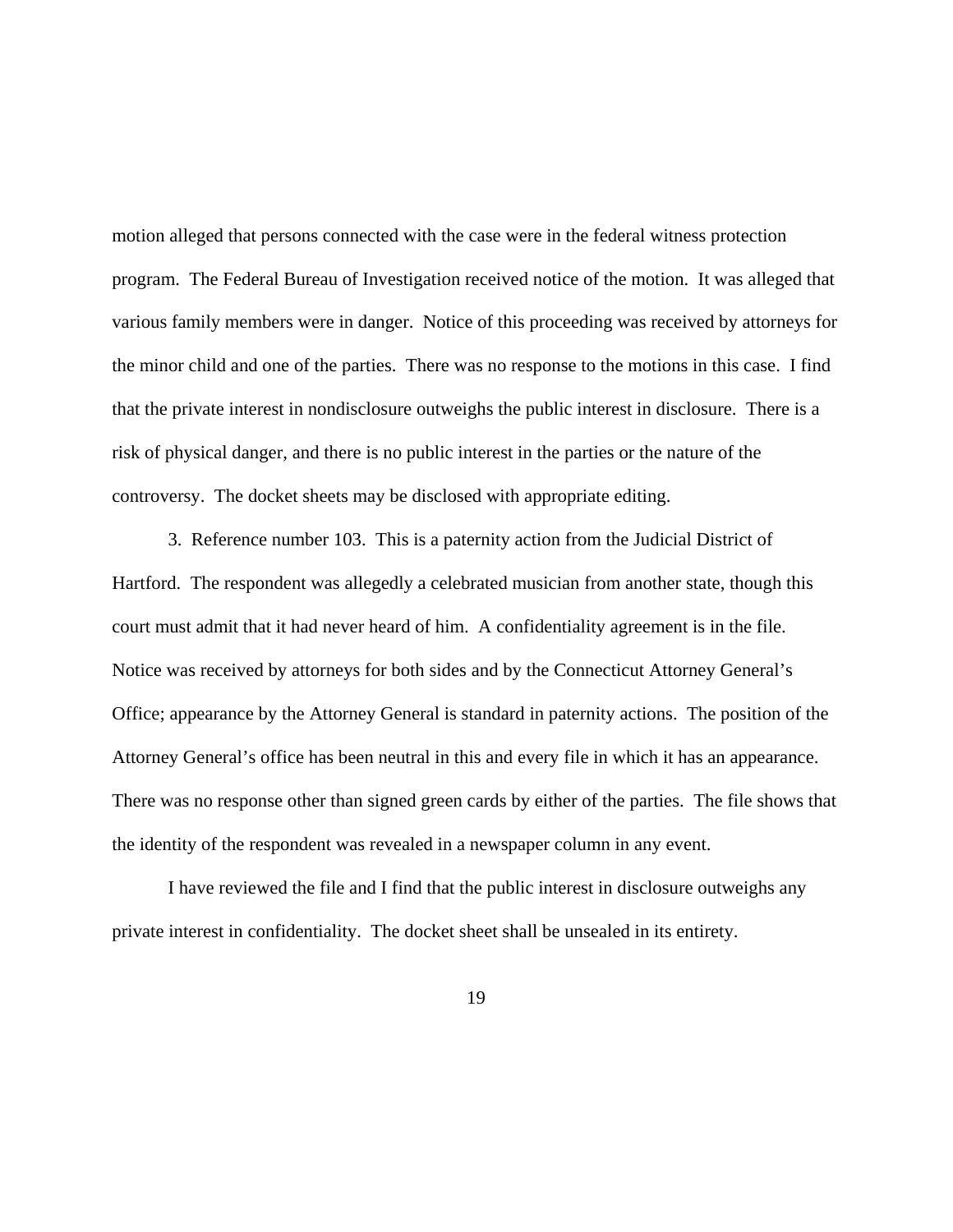4. Reference number 104. This is from the child support enforcement docket in the Judicial District of Hartford. The judgment was issued in 1990; in 1999 and 2000 there was activity on motions for contempt. There is very little in the file. Except for the Attorney General's Office, no party responded to notice of this action. The green card mailed to the pro se plaintiff was returned unsigned. In the absence of any articulable reason to preserve confidentiality, this court will recognize the presumption in favor of disclosure. The docket sheets are ordered to be disclosed.

5. Reference number 105. This is a divorce action from the Judicial District of Hartford. The motion to seal was filed by an attorney for a guardian ad litem for a minor child. The basis for the sealing is information regarding disease and the threat of violence. Notice of this action was sent to the attorneys and to the parties. It is not known if notice was actually received by all of the parties. Attorneys for the guardian ad litem filed written objections and argued orally before this court in an effort to keep information confidential. Though the social stigma associated with disease plays a part, especially with the involvement of children, they also urge that the interest of personal safety outweighs any public right to disclosure.

A review of the file validates the positions of the guardian ad litem. The parties are not public figures in any way, and the subject matter does not have any unusually public interest.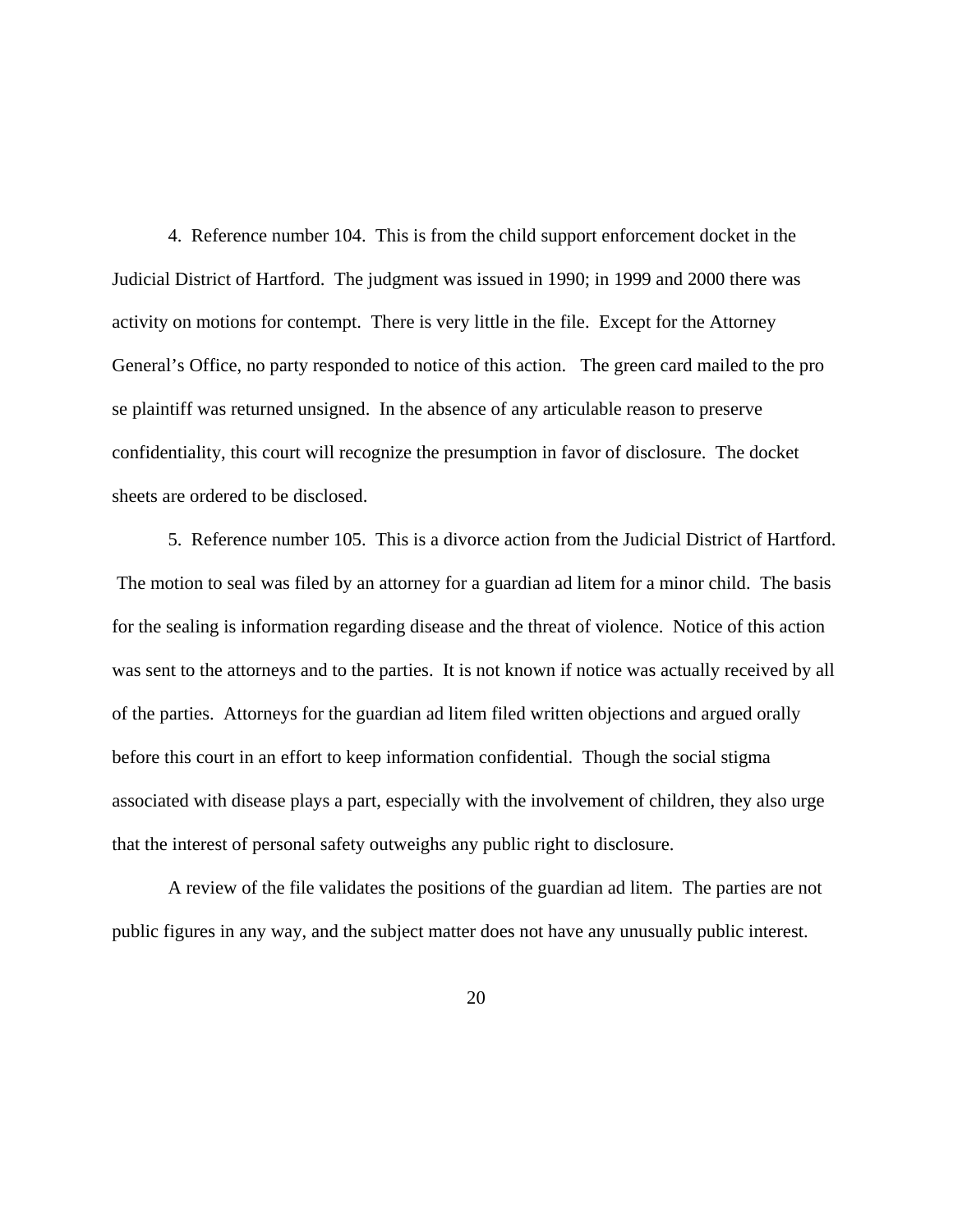There is an articulated private interest in personal safety. There may have been some reliance on confidentiality for persons to come forward in the underlying matter. The docket sheet may be disclosed in such a manner as to shield the identity of the parties and the guardian ad litem.

6. Reference number 106. This is a paternity petition on the child support enforcement docket from the Judicial District of Hartford. Notice was received by two of the parties and the state; one of the parties was not able to be reached. No responses to motions to unseal were filed in this action. The file is minimal. Because there has been no showing, either in the file or otherwise, of a reason for continued confidentiality, an unredacted docket sheet may be disclosed.

7. Reference number 107. This is a change of name application from the Judicial District of Hartford. It was brought by a woman who alleged 21 years of abuse by an estranged husband, who threatened to kill her. Notice of this action was sent to a shelter. The private interest in confidentiality outweighs public interest in disclosure. The docket sheet may be disclosed, edited to shield identity.

8. Reference number 108. This is another name change action from the Judicial District of Hartford. The applicant is the mother of the applicant in 101. Notice of this action was ineffective. The private interest in confidentiality outweighs the public interest in disclosure.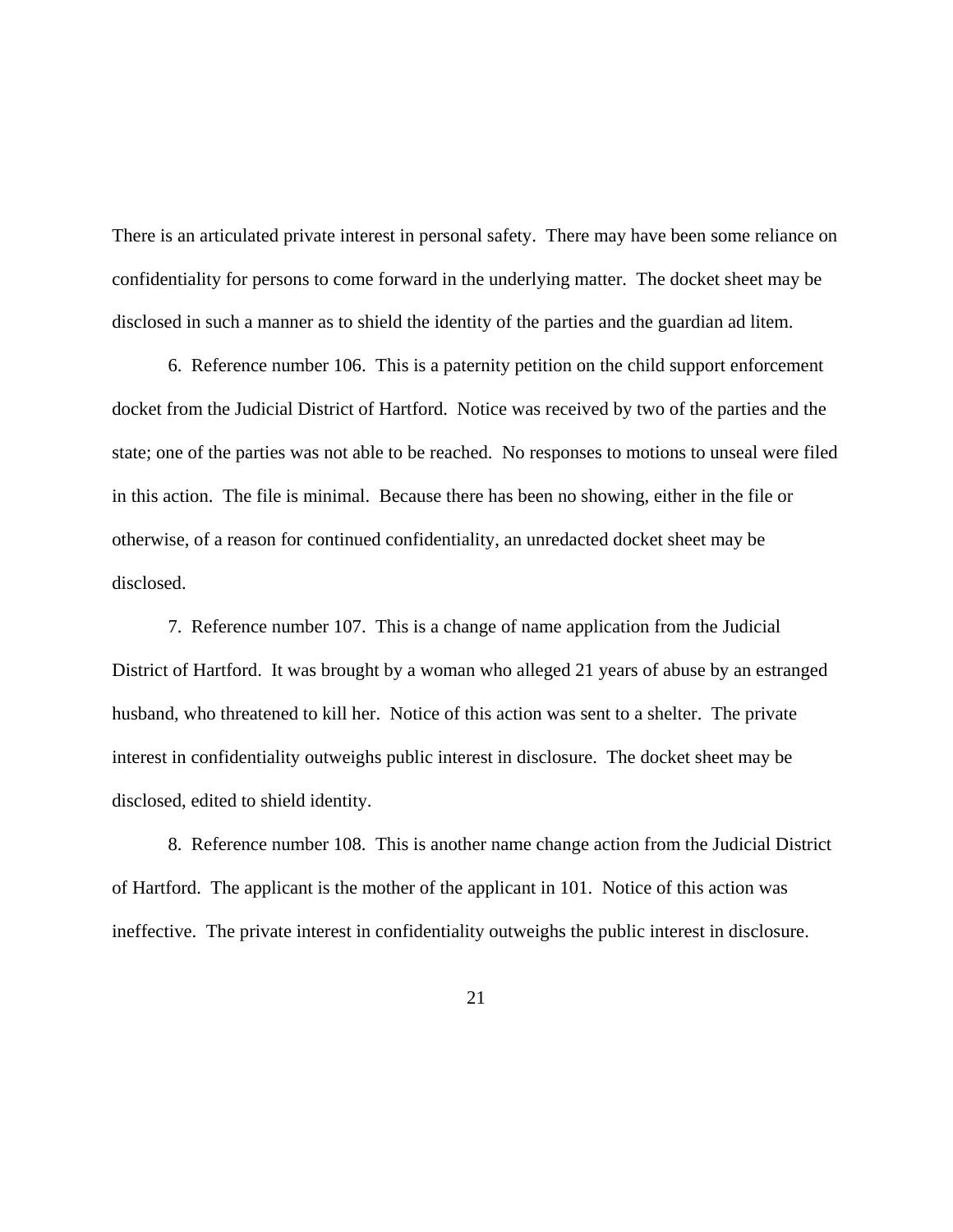The docket sheet shall be edited accordingly and then disclosed.

9. Reference number 109. This is a paternity action from the Judicial District of Hartford. An attorney for the plaintiff appeared at the hearing on the motion to disclose and advocated for disclosure. Attorneys for the parties received notice and green cards were received. Notice was sent directly to the respondent as well, but there was no response. The ground for sealing appears to be embarrassment and possible professional repercussions; the respondent is an attorney. The immediate ground may perhaps no longer be germane because of change of circumstances; see generally *Rosado II*, supra. There does not appear to be a private interest which outweighs public interest in disclosure. The docket sheet may be disclosed in full.

10. Reference number 110. This is another change of name application from the Judicial District of Hartford. The applicant was fleeing an abusive ex-boyfriend. There is no public interest in the party or any special public interest in the nature of the controversy. The docket sheet shall be redacted to shield the identity of the applicant and then disclosed.

11. Reference number 111. This and the following file are the change of name applications brought by the applicant in 110 to change the names of her children. For the same reasons that appear in 110, the docket sheets shall be appropriately redacted.

12. Reference number 112. See 110 and 111.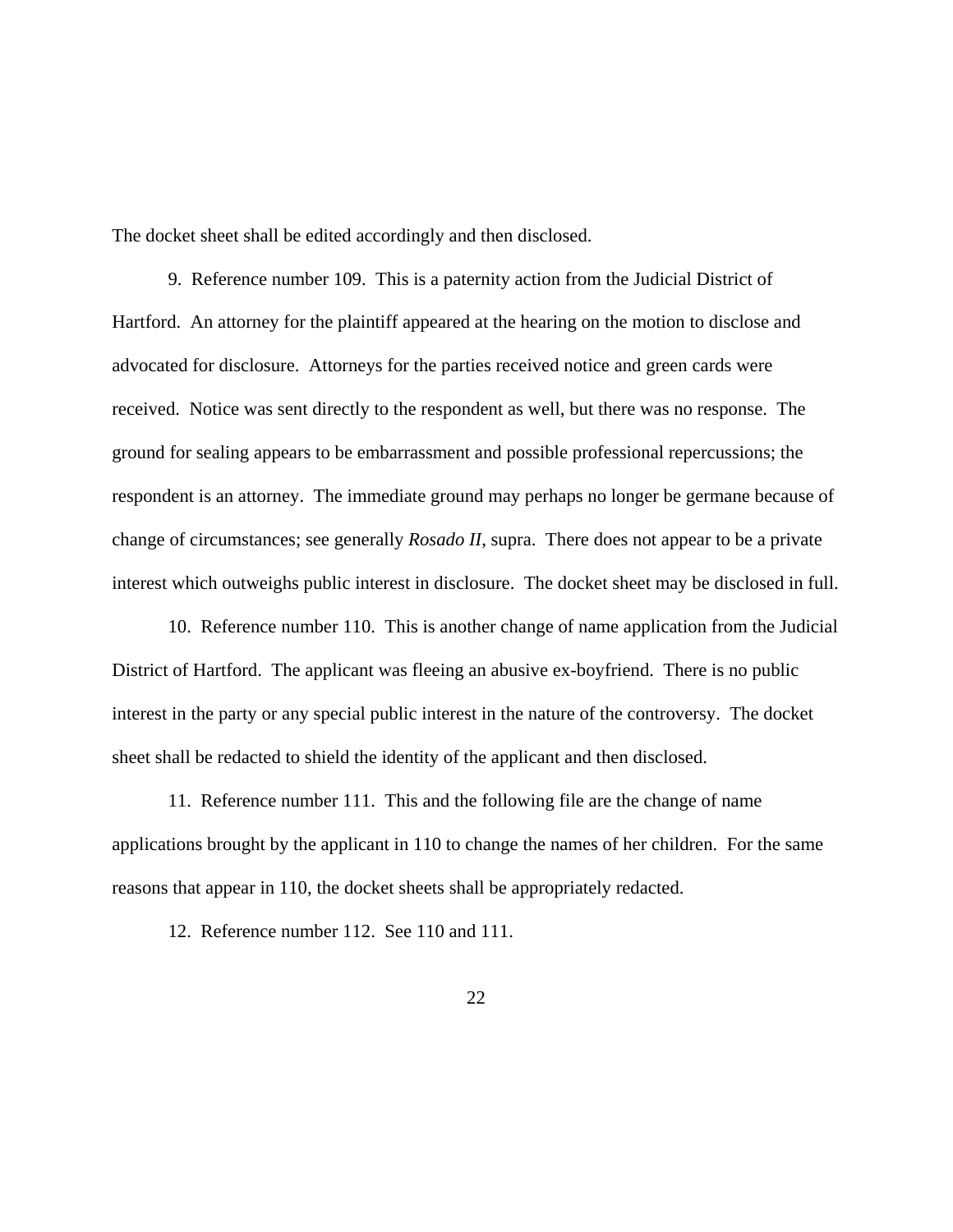13. Reference number 113. This is another change of name applicant by an assault victim, brought in the Judicial District of Hartford. Notice was not received by the applicant. The docket sheets shall be edited to protect identity.

14. Reference number 114. This is a divorce action from the Judicial District of Hartford. Notice was received and the green card signed by the plaintiff; there is no indication that the defendant received notice. There was no response to the motion to unseal. I could find nothing in the file to show a private interest outweighing the public interest. The docket sheet shall be disclosed.

15. Reference number 115. This is a divorce case from the Judicial District of Hartford. Notice was received by the plaintiff and the state, and the plaintiff sent an objection to the motion to intervene. In the objection, the plaintiff states that the file was sealed because someone connected with the file was a confidential informer for the Federal Bureau of Investigation. The plaintiff feared for her safety and that of her children should identity be disclosed.

There is no public interest in the parties and no unusual interest in the subject matter of the file. The docket sheet may be disclosed, subject to editing so that identity is not revealed. The private interest in confidentiality outweighs the public interest in disclosure.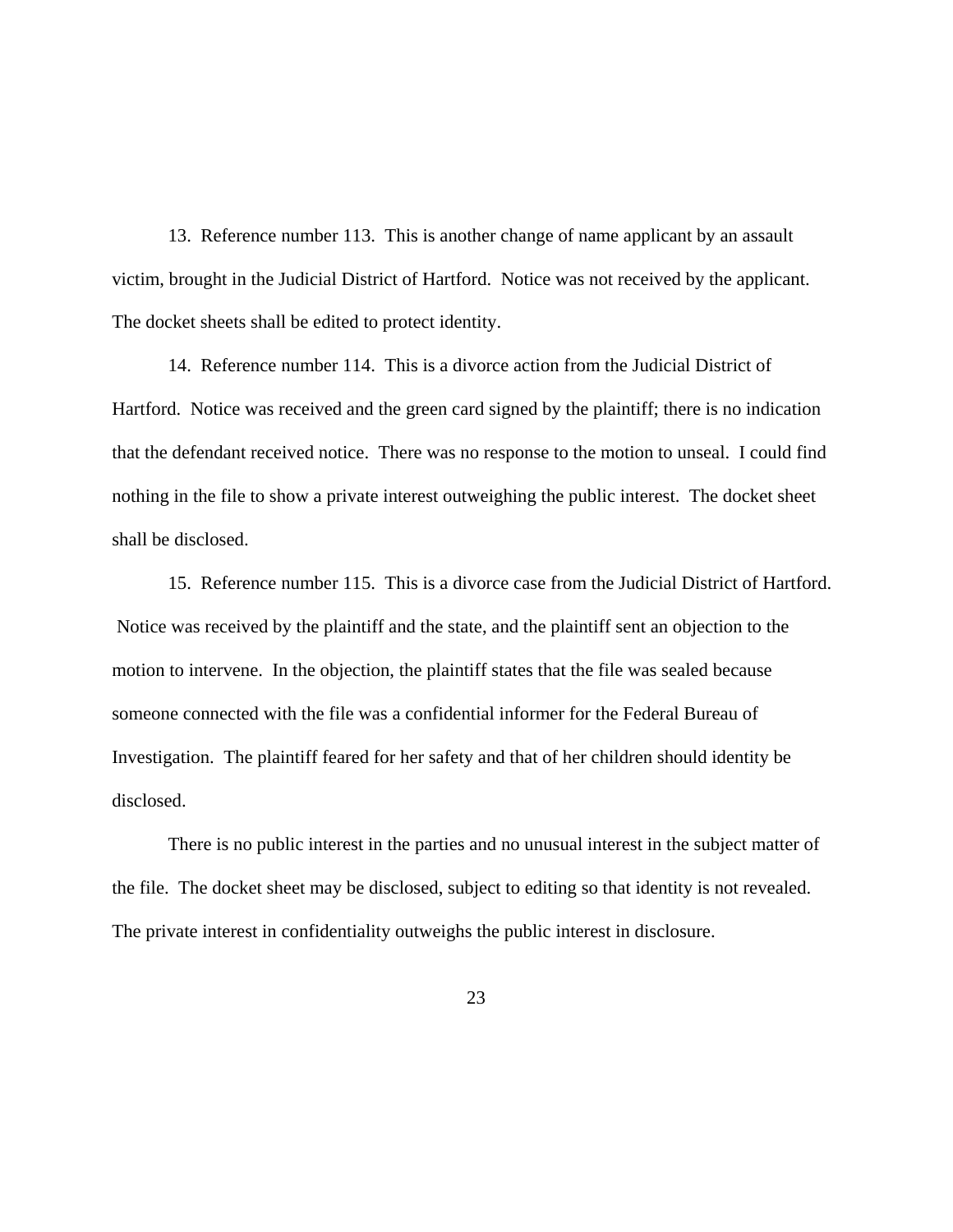16. Reference number 116. This is a dissolution action from the Judicial District of Middlesex. Notice was sent to the plaintiff and to attorneys for all parties, and green cards were signed and returned on behalf of all three. There was no response to the motion to unseal.

I find no private interest apparent in the file to outweigh public interest in disclosure. The docket sheet shall be disclosed without redaction.

17. Reference number 117. This is a civil action from the Judicial District of Middlesex. This file contains only an application for a prejudgment remedy; the bulk of the file is the subject of Reference Number 118. The order in 118 shall also be applicable to this file.

18. Reference number 118. This is a civil action brought in the Judicial District of Middlesex by the father of a child who claims the child was sexually molested by another. Notice was received by attorneys for the parties; there has been no response to the motions to intervene and to unseal. In the underlying file, much of the filing was public ; the file was ordered sealed in conjunction with a confidentiality order entered at the time of settlement. The defendant apparently had been arrested, and the arrest was presumably public. This is a close case: minors have been recognized to have legitimate privacy interests in circumstances where adults perhaps would not. Cf. Doe v. Martin, 2004 Ct. Super. LEXIS 3155, \*4 (Pittman, J.). On the other hand, despite receiving notice, there has been no objection to the motion to unseal. As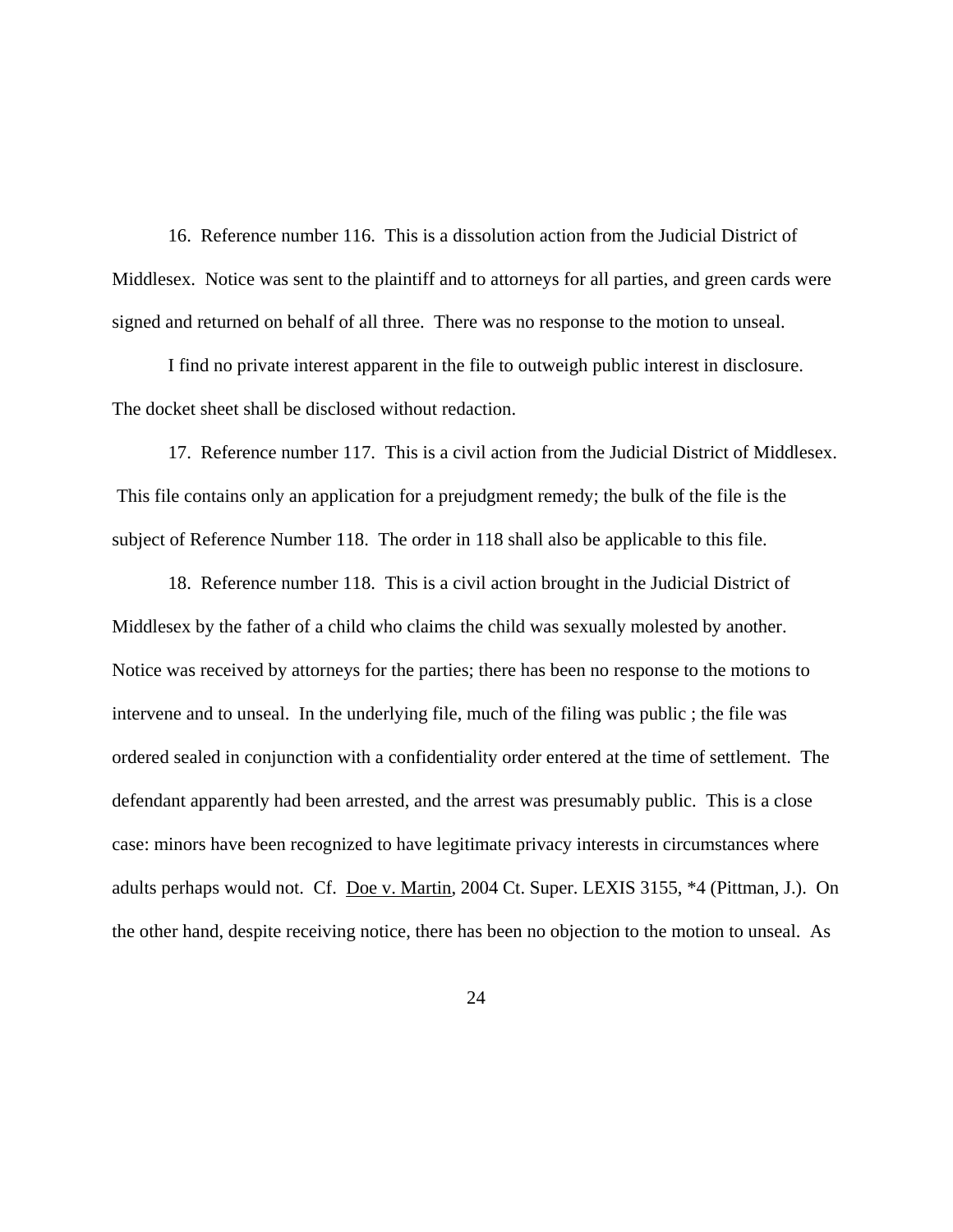stated by the Appellate Court in Vargas v. Doe, supra, 413:

Although we recognize that when allegations of sexual assault are involved, those who are alleged to be victims, *especially minors*, may have strong privacy interests in having the allegations and surrounding circumstances concealed from public scrutiny, the procedures that our rules of practice provide do not permit automatic approval of the use of pseudonyms by the party or parties involved. (Emphasis added).

On balance, I do not believe that interests in privacy have been asserted sufficient to overcome the presumption of openness. The docket sheet may be disclosed without redaction. If the parties submit a motion for reconsideration prior to the expiration of the appeal period, I will consider any additional reasons, with the understanding that arguments advocating confidentiality would have to be most convincing in order to prevail.

19. Reference number 119. This was a case in which the plaintiff successfully appealed from a decision of DCF to the Judicial District of Middlesex regarding alleged physical abuse of her daughter and placement of her name in a registry. Notice was received by the agency, the appellant and her attorney. The appellant objected to disclosure, on the ground that she had only recently been able to obtain employment in her field. This again is a close case. Because of the objection to the disclosure motion and the involvement of a minor, the docket sheet may be disclosed, but edited in such a way to shield identity. There is no public interest in the parties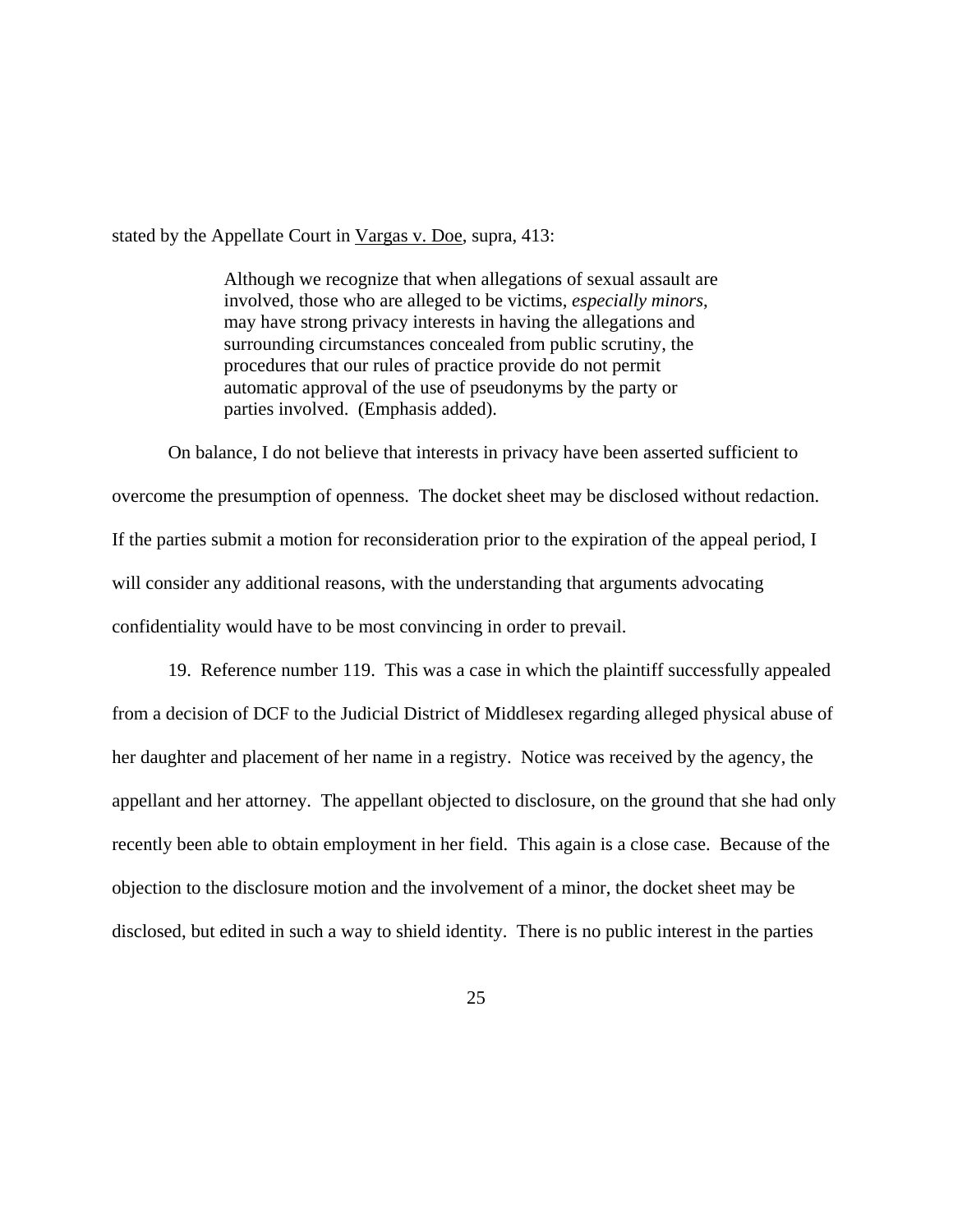themselves. I find that the private interest in confidentiality outweighs the public interest in knowing the identity of the plaintiff. The public does, of course, have an additional interest in being able to see how courts resolve issues. The editing of the docket sheet, thus shielding the identity of the plaintiff, should not compromise the public interest in that regard.

20. Reference number 120. This is a custody application by a father, who claimed the child was in an unhealthy environment. It was brought in the Judicial District of New London. Notice was sent to all appearing parties and signed green cards were returned to the court on behalf of all. No objections to the motion to unseal were filed.

There would not appear to be a reason not to disclose the docket sheet. No reasons have been advanced by any of the parties. Perhaps the passage of time has had its effect. The docket sheet may be disclosed without having been edited.

21. Reference number 121. This is a dissolution action from the Judicial District of New London. The file has been mostly destroyed pursuant to the standard retention schedule. Notice was sent to attorneys for all the parties; there have been no objections to motions to disclose. The docket sheet shall be disclosed without editing.

22. Reference number 122. This is a dissolution action from the Judicial District of New London. It was filed in 1992 and the sealing order was entered in 1998. All lawyers and a party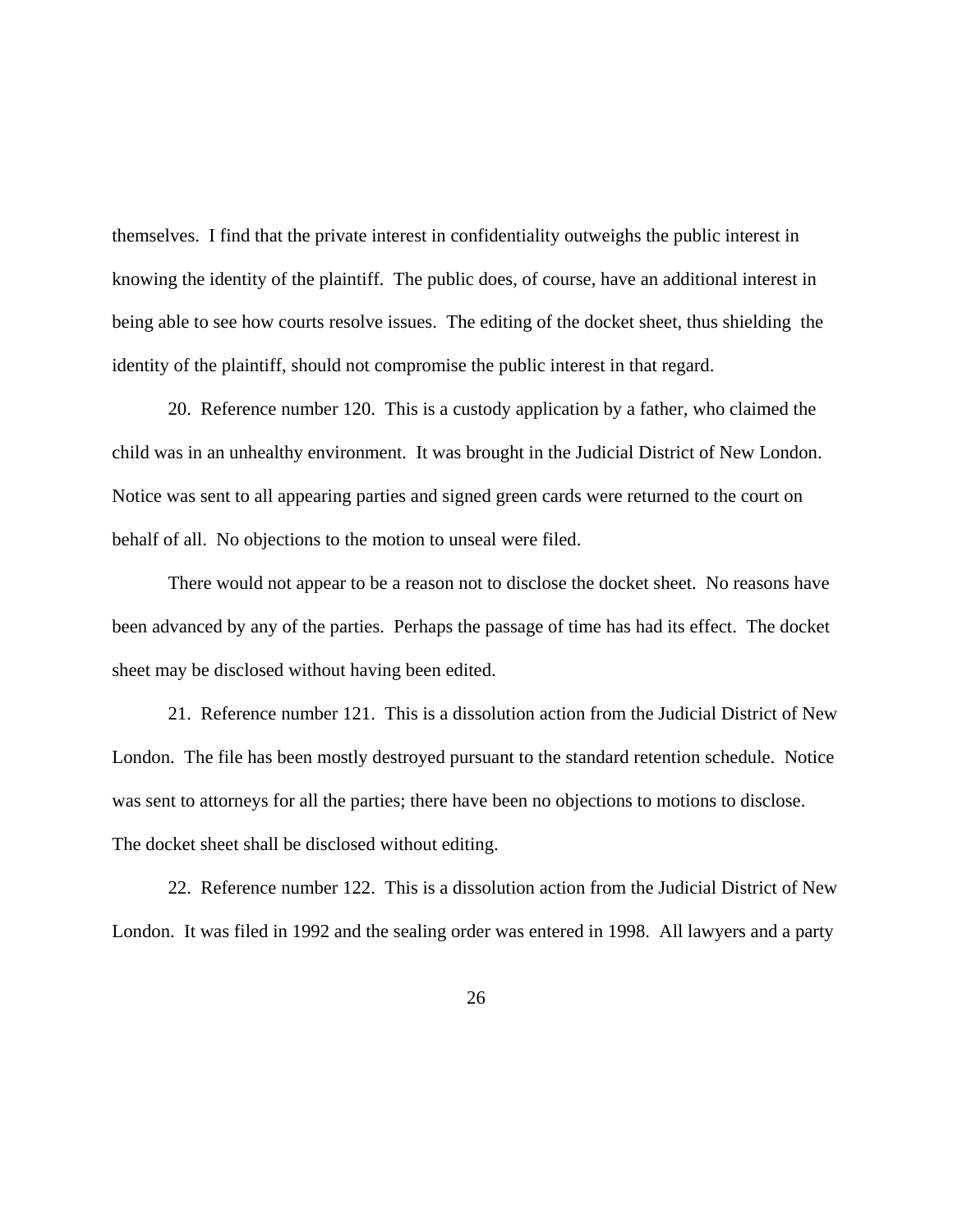with a pro se appearance have received notice and there are no objections to the intervenors' motion to unseal the docket sheet. I can find in the file no reason to retain confidentiality which outweighs the public's interest in disclosure. The docket sheet may be disclosed without editing.

23. Reference number 123. This is a dissolution action from the Judicial District of New London. Notice was received by the state, the pro se plaintiff, pro se defendant and the attorney for minor children. No objections to the intervenors' motion to unseal have been received. In light of the lack of objection, the docket sheet may be disclosed in its entirety.

24. Reference number 124. This is a divorce action from the Judicial District of New London. Notice was received by the pro se plaintiff, the guardian ad litem, the attorney for the minor child and the attorney for the defendant. No notice was received by the defendant in his pro se capacity. There has been no objection registered to disclosure of the docket sheet. The docket sheet may be disclosed without redactions.

25. Reference number 125. This is a dissolution action from the Judicial District of New London. The file was sealed at the request of the attorney for the children. Signed green cards have been received from the plaintiff herself, her attorney, the attorney for the minor children, the attorney for a maternal grandmother, and the attorney for the father. The father in his pro se capacity apparently did not receive notice. There have been no objections registered to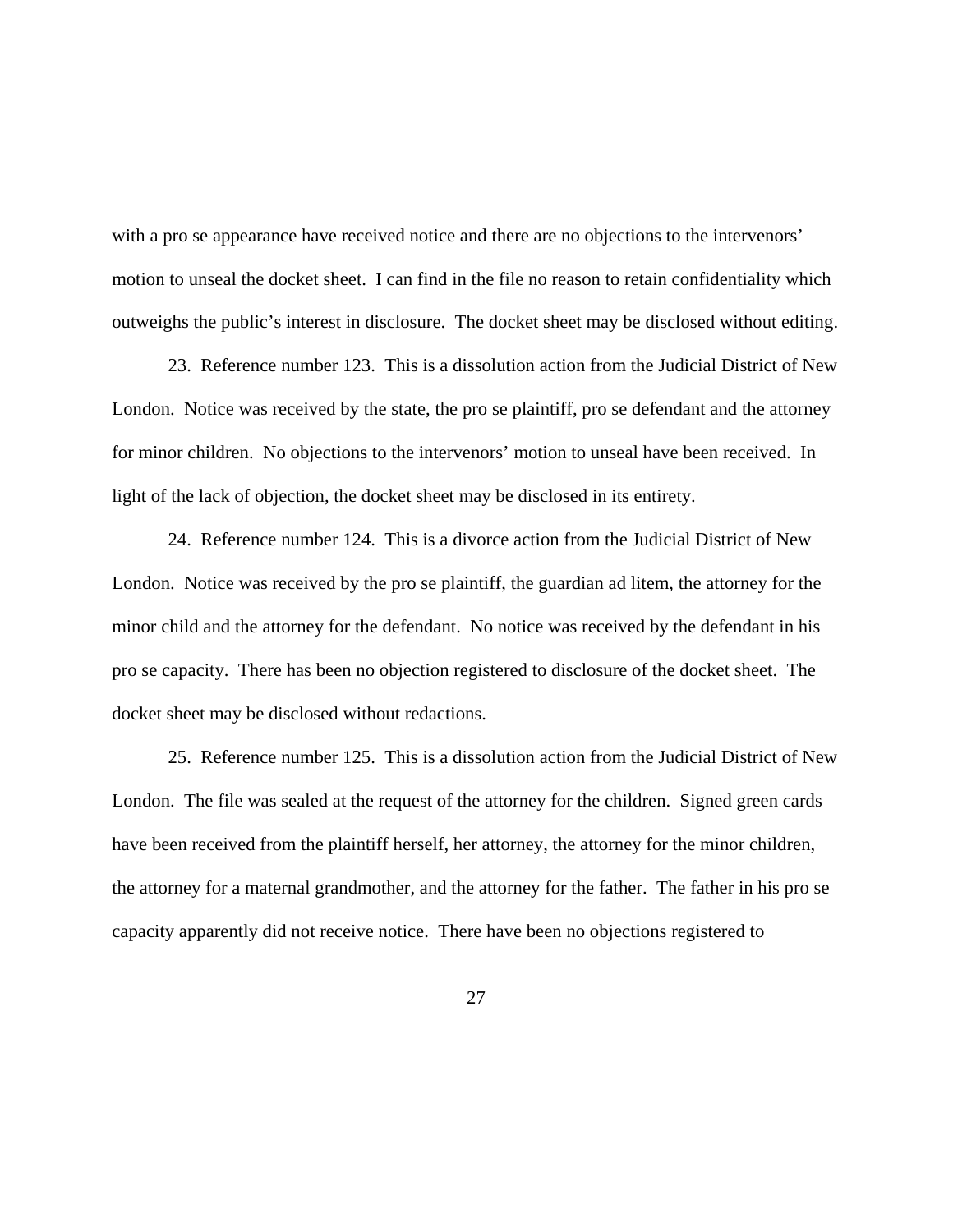disclosure of the docket sheet. The docket sheet is ordered unsealed.

26. Reference number 126. This case was a divorce action from the Judicial District of New London. The file was sealed by motion of the plaintiff's counsel. Notice of this action was received by the plaintiff pro se and the defendant's attorney. No objection to unsealing was received. The docket sheet is ordered to be unsealed without editing.

27. Reference number 127. This is a dissolution action from the Judicial District of New London. Notice was received by the two pro se parties and by the attorney for the minor child. An attorney for the defendant has reviewed the file. The court has received no objection to the motion to unseal. The docket sheet is ordered to be unsealed without redaction.

28. Reference number 128. This is a custody case from the Judicial District of New London. Notice was received by the attorney for the plaintiffs, the minor child and the defendant. The attorney for the defendant indicated that he had no objection to disclosure of the docket sheet; he had been unable to reach his former client to solicit her view.

The docket sheet is ordered disclosed without redaction.

29. Reference number 129. This is a dissolution action from the Judicial District of Ansonia-Milford. Notices were received by the pro se defendant and the attorney for the plaintiff. The defendant spoke at the hearing on this matter and urged that the matter be opened.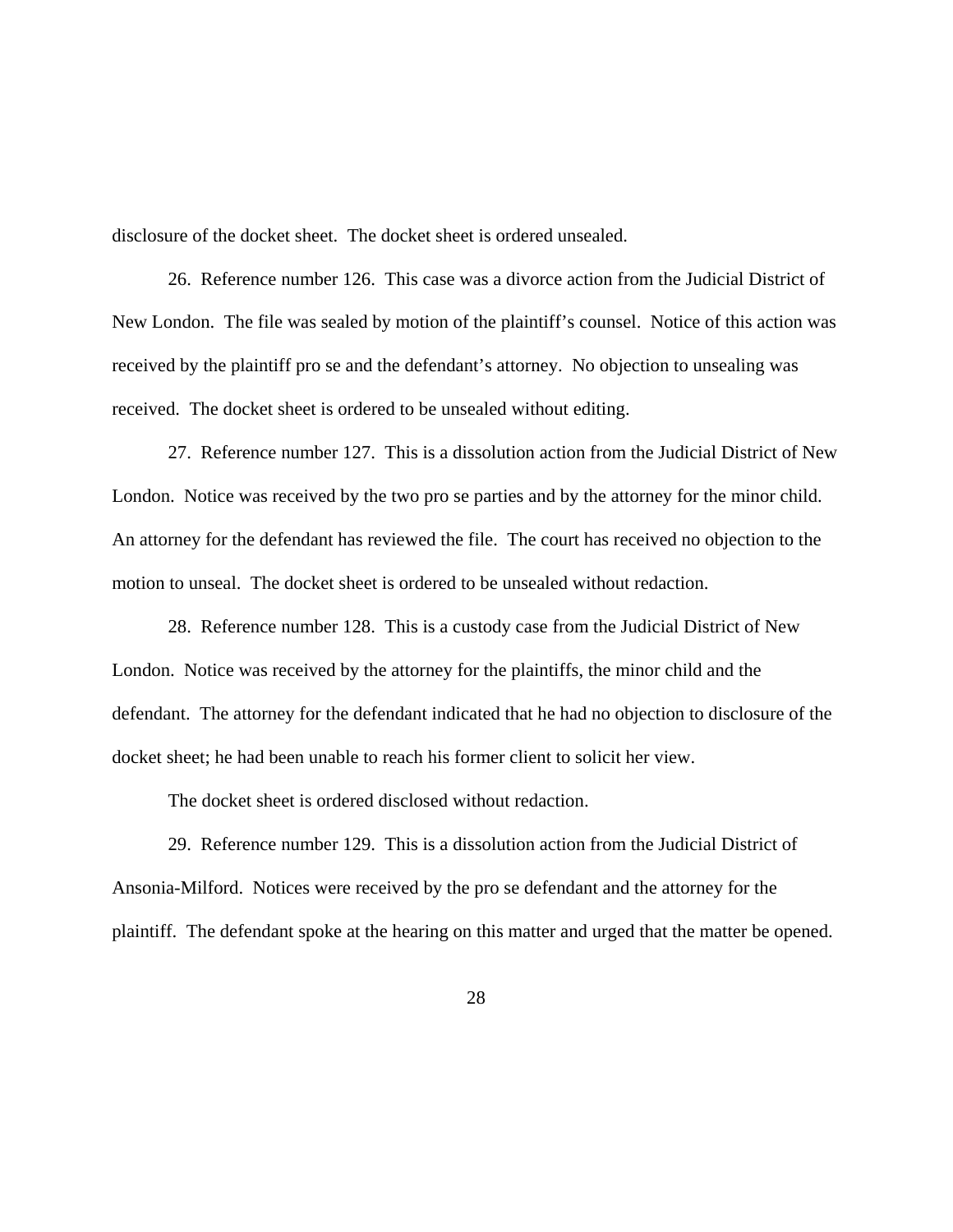There was no response from the plaintiff's side. I see no private interest sufficient to outweigh the public interest in disclosure of the docket sheet.

The docket sheet is ordered disclosed without redaction.

30. Reference number 130. This file was brought in the Judicial District of New Britain to enforce an order of a New York family court. The court in New Britain determined that the matter qualified under Connecticut law as a juvenile matter, thus subject to mandatory "sealing." Notice was not received by the parties. Because juvenile matters are sealed by statute, the docket sheet in this case shall remain sealed.

31. Reference number 131. This is a dissolution action arising from the Judicial District of Tolland. The case was sealed during the course of a support hearing. Notice was received by attorneys for all parties and by all the parties pro se. There was no response to this court other that a request by one of the lawyers to be removed from the appearance list.

I do not find a private interest sufficient to outweigh the public interest in disclosure of the docket sheet and it is ordered to be disclosed without redaction.

32. Reference number 132. This is a dissolution action from the Judicial District of Fairfield. Notice was received by the attorney for the plaintiff wife and the pro se husband. The wife moved for an order sealing the file because she was in hiding from her first husband, who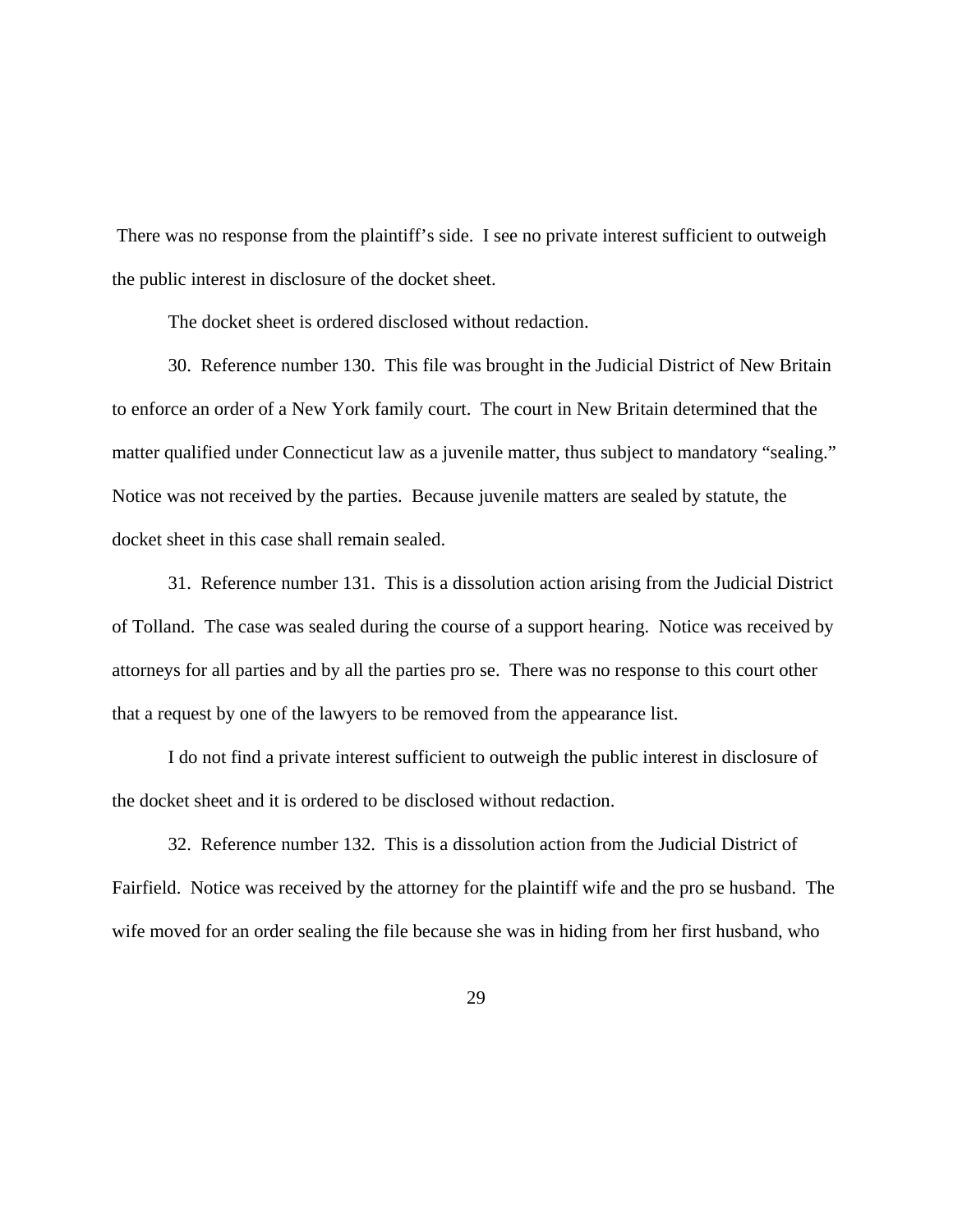had allegedly imprisoned and abused her and had been sentenced to prison for a number of years. The court ordered that "the court computer should not have a record of the plaintiff's or defendant's last name." An objection to the motion to unseal was communicated to the clerk.

In the circumstances, I find that the interest in physical safety outweighs the public interest in disclosure. The docket sheet, edited in a manner to protect identity, shall be disclosed.

33. Reference number 133. This dissolution action arises from the Judicial District of Fairfield. The motion to seal sought to protect disclosure of plaintiff's law firm records. Notice was received by attorneys for both sides.

On review of the file, I find that the purpose of the sealing is still accomplished if the intervenors' motion to unseal the docket sheet is granted. It is, then, granted.

34. Reference number 134. This is a dissolution action from the Judicial District of Fairfield. Notice was received by the attorney for the plaintiff and the pro se defendant. From a review of the file, I do not see a privacy interest that outweighs public interest in disclosure of the docket sheet. The motion to unseal is granted as to the docket sheet in this file.

35. Reference number 135. This is a civil action brought in the Judicial District of Fairfield. Notice was received by the pro se plaintiff and attorneys for all of the defendants. The pro se plaintiff appeared at the hearing in this matter and did not appear to object to unsealing the

30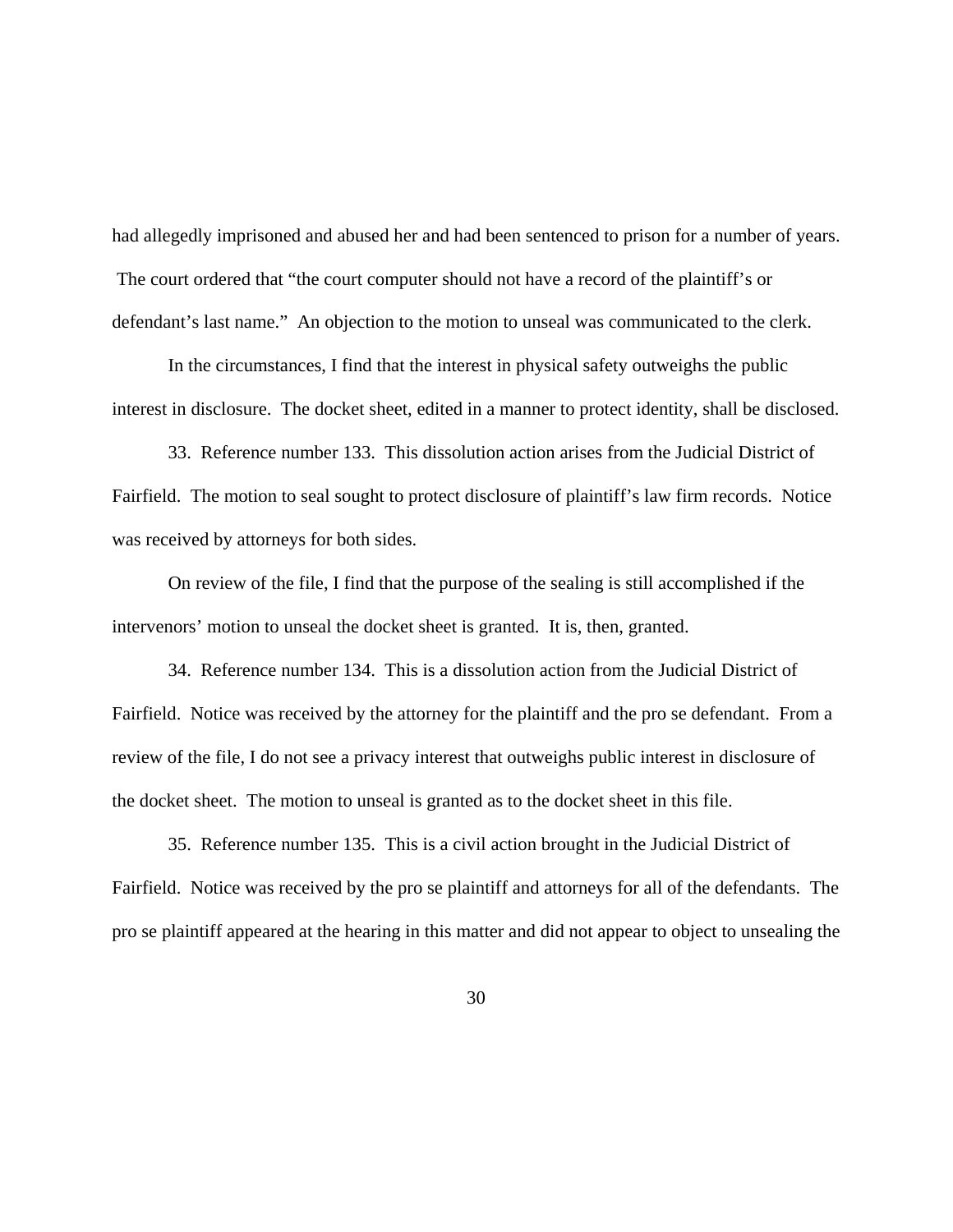name of the file, but was somewhat ambivalent as to other matters.

Having reviewed the file, I find that the file is of some public interest, and there is no private interest sufficient to outweigh the public interest in disclosure of the docket sheet. The motion to unseal the docket sheet in this matter is granted.

36. Reference number 136. This is a dissolution action from the Judicial District of Tolland. Sealing was accomplished by action on a motion by the guardian ad litem. Notice was received by pro se parties and attorneys for the defendant and the minor children. Both parties objected to unsealing information in order to protect the children.

I find that little or no harm is likely to arise from disclosure of the docket sheet only; no sensitive information will be disclosed thereby. Thus, the private interest in confidentiality does not outweigh the public interest in openness. The motion to unseal the docket sheet is granted.

37. Reference number 137. This is an eviction case from the Judicial District of Tolland. Notice was received by attorneys for the plaintiff and the defendant. Notice was apparently not received by the actual defendants. No objections to unsealing were received.

The motion to unseal the docket sheet is granted as to this file.

38. Reference number 138. This is a custody application from the Judicial District of Tolland. Notice was received by attorneys for the mother, one of the defendants and the minor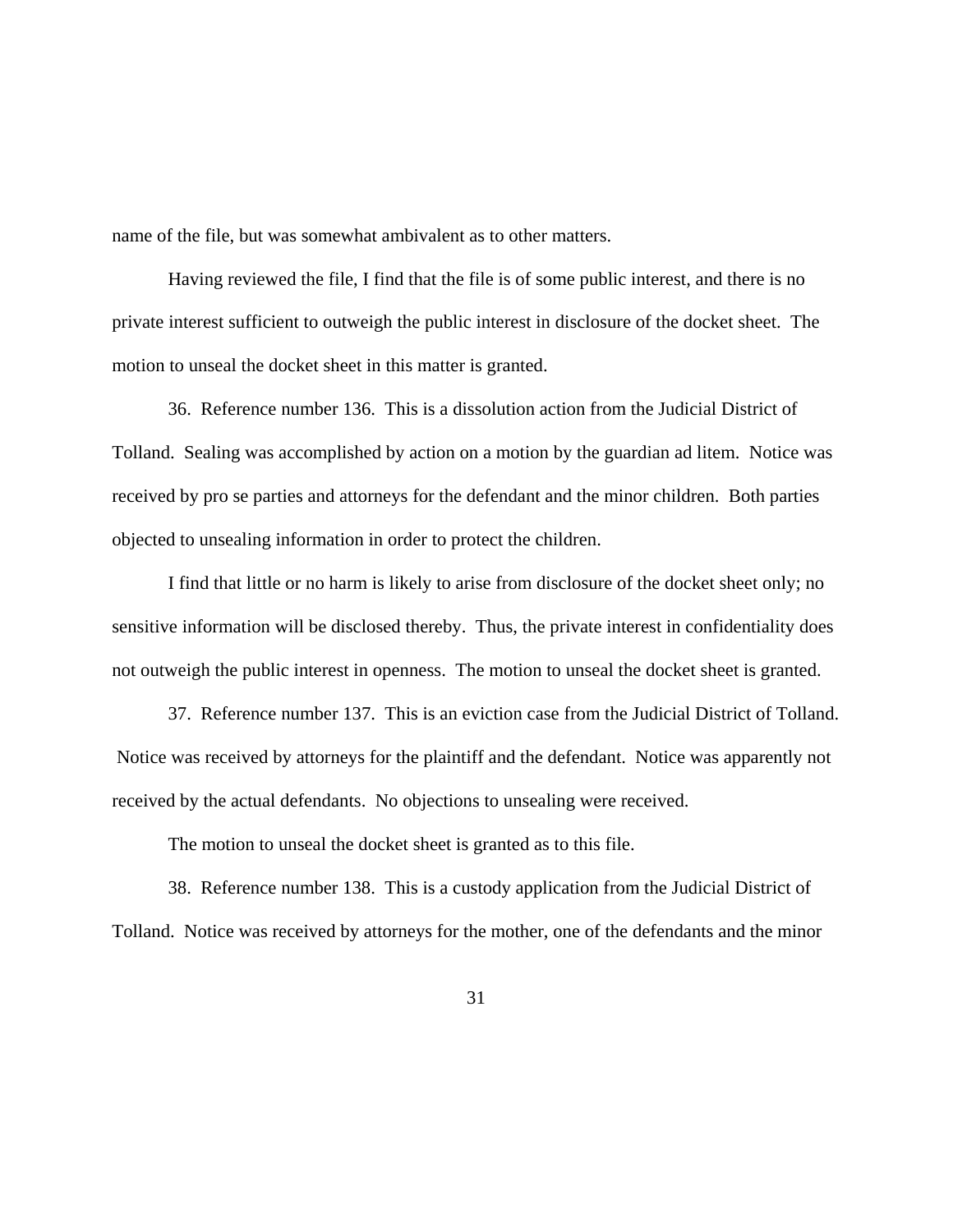children. Notice was received by the guardian ad litem. Notice was not received by the attorney for a second defendant.

On a review of the file, I do not find that private interests outweigh public interests and the motion to unseal the docket sheet is granted as to this file.

39. Reference number 139. This is a civil case from the Judicial District of Danbury. Five lawyers for various parties received notice of this action. No objection to unsealing the docket sheet was received by the court.

The file was withdrawn on November 8, 1999, and the contents have presumably been destroyed pursuant to a retention schedule. Docket sheet reproductions exist. They may be disclosed.

40. Reference number 140. This is a civil case from the Judicial District of New Haven. Notice was received by attorneys for the parties and no objection to unsealing has been received. The file has been destroyed pursuant to a retention schedule. The docket sheet may be disclosed.

### V. CONCLUSION

The orders in the forty files are subject to an automatic stay, pending the appeal period.

32